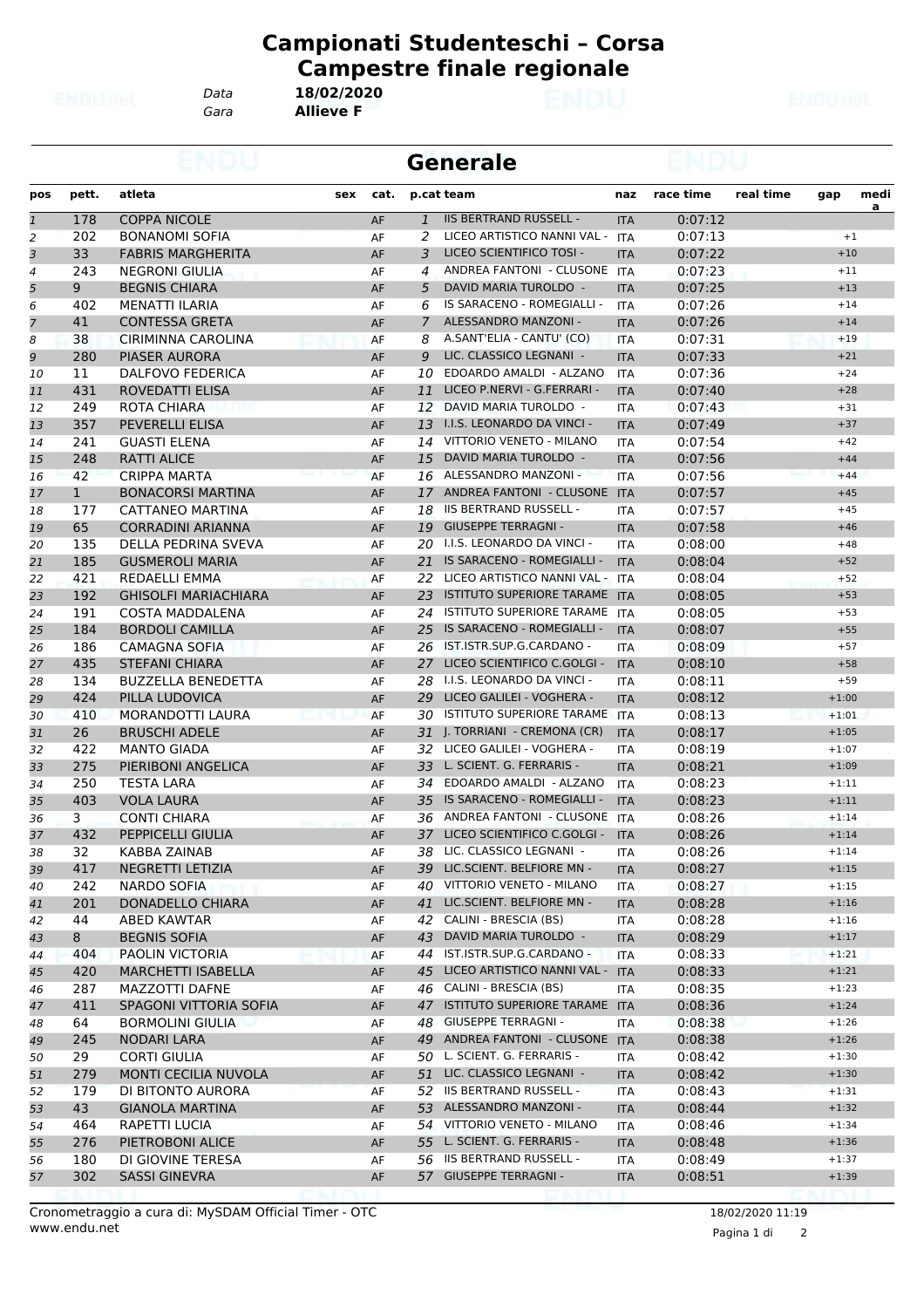| pos | pett. | atleta                                     | sex | cat. |    | p.cat team                     | naz        | race time | real time | gap     | medi<br>a |
|-----|-------|--------------------------------------------|-----|------|----|--------------------------------|------------|-----------|-----------|---------|-----------|
| 58  | 286   | <b>ORLANDI ALLISON</b>                     |     | AF   |    | 58 ALESSANDRO MANZONI -        | <b>ITA</b> | 0:08:53   |           | $+1:41$ |           |
| 59  | 269   | <b>VACCHI GIORGIA</b>                      |     | AF   |    | 59 I.S.S. TARTAGLIA-OLIVI -    | <b>ITA</b> | 0:08:53   |           | $+1:41$ |           |
| 60  | 425   | <b>PILLA AGNESE</b>                        |     | AF   |    | 60 LICEO GALILEI - VOGHERA -   | <b>ITA</b> | 0:08:55   |           | $+1:43$ |           |
| 61  | 288   | <b>RIZZI MIRIAM</b>                        |     | AF   | 61 | CALINI - BRESCIA (BS)          | <b>ITA</b> | 0:08:56   |           | $+1:44$ |           |
| 62  | 45    | <b>BIANCHI ARIANNA</b>                     |     | AF   | 62 | <b>CALINI - BRESCIA (BS)</b>   | <b>ITA</b> | 0:08:56   |           | $+1:44$ |           |
| 63  | 207   | <b>GIACOMELLI CAMILLA</b>                  |     | AF   | 63 | LICEO SCIENTIFICO C.GOLGI -    | <b>ITA</b> | 0:08:57   |           | $+1:45$ |           |
| 64  | 22    | <b>BRESCIANI SARA</b>                      |     | AF   | 64 | I.S.S. TARTAGLIA-OLIVI -       | <b>ITA</b> | 0:09:01   |           | $+1:49$ |           |
| 65  | 10    | <b>BETTINESCHI FRANCESCA</b>               |     | AF   | 65 | EDOARDO AMALDI - ALZANO        | <b>ITA</b> | 0:09:03   |           | $+1:51$ |           |
| 66  | 465   | <b>SANDRELLI ANNA</b>                      |     | AF   | 66 | VITTORIO VENETO - MILANO       | <b>ITA</b> | 0:09:07   |           | $+1:55$ |           |
| 67  | 40    | <b>FRANCHI ALICE</b>                       |     | AF   |    | 67 A.SANT'ELIA - CANTU' (CO)   | <b>ITA</b> | 0:09:08   |           | $+1:56$ |           |
| 68  | 419   | <b>RODELLI EMMA</b>                        |     | AF   | 68 | LIC.SCIENT. BELFIORE MN -      | <b>ITA</b> | 0:09:09   |           | $+1:57$ |           |
| 69  | 206   | <b>GRECCHI EVA</b>                         |     | AF   |    | 69 LICEO GIOVANNI GANDINI DI - | <b>ITA</b> | 0:09:10   |           | $+1:58$ |           |
| 70  | 436   | <b>TRONCATI ASIA</b>                       |     | AF   | 70 | LICEO SCIENTIFICO C.GOLGI -    | <b>ITA</b> | 0:09:12   |           | $+2:00$ |           |
| 71  | 257   | <b>MERLI FRANCESCA</b>                     |     | AF   | 71 | G. ASELLI - CREMONA (CR)       | <b>ITA</b> | 0:09:16   |           | $+2:04$ |           |
| 72  | 187   | <b>GIULIANO BEATRICE</b>                   |     | AF   | 72 | IST.ISTR.SUP.G.CARDANO -       | <b>ITA</b> | 0:09:17   |           | $+2:05$ |           |
| 73  | 278   | <b>ANTONINI EMMA</b>                       |     | AF   | 73 | LIC. CLASSICO LEGNANI -        | <b>ITA</b> | 0:09:19   |           | $+2:07$ |           |
| 74  | 19    | <b>CANCLINI ALICE</b>                      |     | AF   | 74 | I.I.S. G. GALILEI - CREMA (CR) | <b>ITA</b> | 0:09:20   |           | $+2:08$ |           |
| 75  | 268   | <b>UBERTI VITTORIA</b>                     |     | AF   | 75 | I.S.S. TARTAGLIA-OLIVI -       | <b>ITA</b> | 0:09:20   |           | $+2:08$ |           |
| 76  | 39    | <b>WAKO CAMILLE</b>                        |     | AF   |    | 76 A.SANT'ELIA - CANTU' (CO)   | <b>ITA</b> | 0:09:23   |           | $+2:11$ |           |
| 77  | 267   | <b>MOMETTI ELENA</b>                       |     | AF   | 77 | I.S.S. TARTAGLIA-OLIVI -       | <b>ITA</b> | 0:09:23   |           | $+2:11$ |           |
| 78  | 427   | <b>TAGLIABUE CECILIA</b>                   |     | AF   | 78 | LICEO GALILEI - VOGHERA -      | <b>ITA</b> | 0:09:24   |           | $+2:12$ |           |
| 79  | 405   | SIBONI CATERINA                            |     | AF   |    | 79 IST.ISTR.SUP.G.CARDANO -    | <b>ITA</b> | 0:09:26   |           | $+2:14$ |           |
| 80  | 16    | <b>ALETTI BEATRICE</b>                     |     | AF   |    | 80 G. ASELLI - CREMONA (CR)    | <b>ITA</b> | 0:09:28   |           | $+2:16$ |           |
| 81  | 429   | <b>MOLES BIANCA</b>                        |     | AF   | 81 | LICEO GIOVANNI GANDINI DI -    | <b>ITA</b> | 0:09:31   |           | $+2:19$ |           |
| 82  | 415   | <b>LOPARCO AURORA</b>                      |     | AF   |    | 82 LIC.SCIENT. BELFIORE MN -   | <b>ITA</b> | 0:09:33   |           | $+2:21$ |           |
| 83  | 27    | <b>CORBELLINI ELEONORA</b><br><b>ANTON</b> |     | AF   |    | 83 J. TORRIANI - CREMONA (CR)  | <b>ITA</b> | 0:09:36   |           | $+2:24$ |           |
| 84  | 205   | <b>BORIANI CAMILLA</b>                     |     | AF   | 84 | LICEO GIOVANNI GANDINI DI -    | <b>ITA</b> | 0:09:37   |           | $+2:25$ |           |
| 85  | 301   | <b>MAZZUCCHI SOFIA</b>                     |     | AF   |    | 85 GIUSEPPE TERRAGNI -         | <b>ITA</b> | 0:09:40   |           | $+2:28$ |           |
| 86  | 132   | <b>CAPRA ANNA</b>                          |     | AF   |    | 86 I.I.S. CESARIS DI CASALPU - | <b>ITA</b> | 0:09:41   |           | $+2:29$ |           |
| 87  | 130   | <b>BONATI STELLA</b>                       |     | AF   |    | 87 I.I.S. CESARIS DI CASALPU - | <b>ITA</b> | 0:09:44   |           | $+2:32$ |           |
| 88  | 128   | <b>BERNORIO OTTAVIA</b>                    |     | AF   |    | 88 I.I.S. CESARIS DI CASALPU - | <b>ITA</b> | 0:09:45   |           | $+2:33$ |           |
| 89  | 133   | <b>GRECCHI ALESSIA</b>                     |     | AF   |    | 89 I.I.S. CESARIS DI CASALPU - | <b>ITA</b> | 0:10:02   |           | $+2:50$ |           |
| 90  | 272   | ROCCATO ELISA                              |     | AF   |    | 90   TORRIANI - CREMONA (CR)   | <b>ITA</b> | 0:10:54   |           | $+3:42$ |           |
|     |       |                                            |     |      |    |                                |            |           |           |         |           |

|             | onometraggio a cura di: MySDAM Official Timer - OTC |             |                | ENDI        | 18/02/2020 11:19 |             |
|-------------|-----------------------------------------------------|-------------|----------------|-------------|------------------|-------------|
|             | <b>ENDUnet</b>                                      |             | <b>ENDU</b>    |             | <b>ENDUmet</b>   |             |
| <b>ENDU</b> |                                                     | <b>ENDU</b> |                | <b>ENDU</b> |                  | <b>ENDU</b> |
|             | <b>ENDU</b>                                         |             | ENDU           |             | ENDU             |             |
| ENDU        |                                                     | <b>ENDU</b> |                | <b>ENDU</b> |                  | <b>ENDU</b> |
|             | <b>ENDU</b>                                         |             | <b>ENDUnet</b> |             | <b>ENDU</b>      |             |
| <b>ENDU</b> |                                                     | <b>ENDU</b> |                | <b>ENDU</b> |                  | <b>ENDU</b> |
|             | <b>ENDUMBL</b>                                      |             | <b>ENDU</b>    |             | <b>ENDUMBI</b>   |             |
| <b>ENDU</b> |                                                     | <b>ENDU</b> |                | <b>ENDU</b> |                  | <b>ENDU</b> |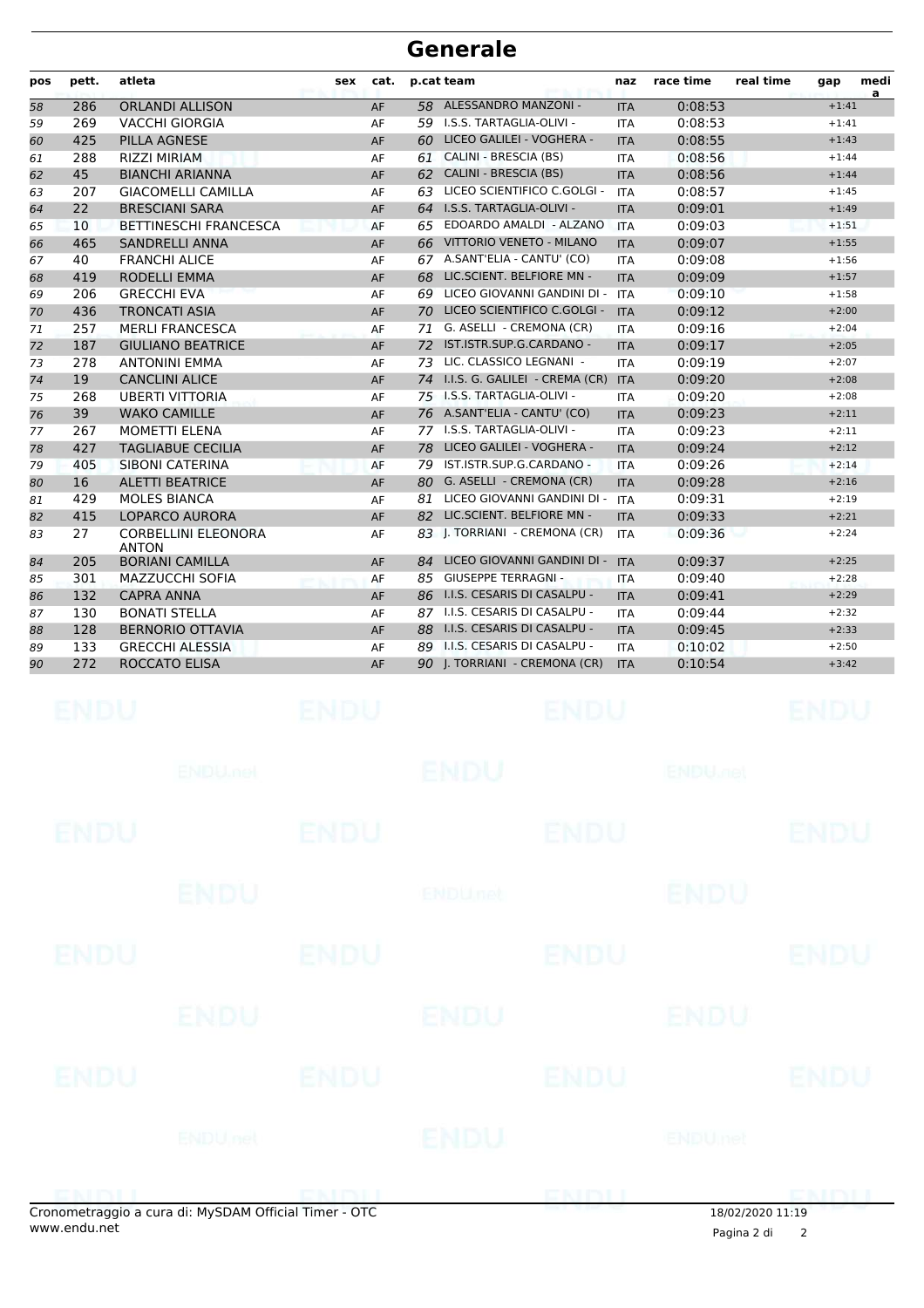*Gara* **Allievi M**

|                |                |                                             |           |                | <b>Generale</b>                       |            |           |           |         |          |
|----------------|----------------|---------------------------------------------|-----------|----------------|---------------------------------------|------------|-----------|-----------|---------|----------|
| pos            | pett.          | atleta<br>sex                               | cat.      |                | p.cat team                            | naz        | race time | real time | gap     | medi     |
| $\overline{1}$ | 277            | <b>ZEN MATTIA</b>                           | AM        | $\mathbf{1}$   | L. SCIENT. G. FERRARIS -              | <b>ITA</b> | 0:06:51   |           |         | <u>a</u> |
| $\overline{c}$ | 211            | <b>CAMPI MATTIA</b>                         | AM        | 2              | LICEO STATALE MARIE CURIE - ITA       |            | 0:06:55   |           | $+4$    |          |
| 3              | 36             | <b>BENZONI STEFANO</b>                      | AM        | 3              | VALLE SERIANA - GAZZANIGA             | <b>ITA</b> | 0:06:57   |           | $+7$    |          |
| 4              | 216            | ADAMOLI MATTIA                              | AM        | 4              | MARCO POLO COLICO -                   | <b>ITA</b> | 0:06:58   |           | $+7$    |          |
| 5              | 408            | MELLONE ALESSANDRO                          | AM        | 5              | ISTITUTO SUPERIORE CARAMU             | <b>ITA</b> | 0:06:58   |           | $+8$    |          |
| 6              | 423            | PELLICIARDI LORENZO                         | AM        | 6              | LICEO GALILEI - VOGHERA -             | <b>ITA</b> | 0:07:01   |           | $+10$   |          |
| $\overline{7}$ | 23             | <b>CITTADINI LORIS</b>                      | AM        | $\overline{7}$ | I.S.S. TARTAGLIA-OLIVI -              | <b>ITA</b> | 0:07:07   |           | $+17$   |          |
| 8              | 265            | PUIU IONUT                                  | AM        | 8              | I.I.S. GIOVANNI BERTAC -              | <b>ITA</b> | 0:07:11   |           | $+21$   |          |
| 9              | 445            | SPINZI MATTIA                               | AM        | 9              | MENAGGIO - MENAGGIO (CO)              | <b>ITA</b> | 0:07:13   |           | $+23$   |          |
| 10             | 181            | <b>CESANA ELIA STEFANO</b>                  | AM        | 10             | <b>IIS ENRICO DE NICOLA -</b>         | <b>ITA</b> | 0:07:14   |           | $+23$   |          |
| 11             | $\overline{2}$ | <b>CATTANEO OMAR</b>                        | <b>AM</b> | 11             | ANDREA FANTONI - CLUSONE ITA          |            | 0:07:14   |           | $+24$   |          |
| 12             | 217            | <b>CURIONI DAVIDE</b>                       | AM        | 12             | MARCO POLO COLICO -                   | <b>ITA</b> | 0:07:14   |           | $+24$   |          |
| 13             | 251            | <b>MOROTTI ALESSANDRO</b>                   | AM        | 13             | ETTORE MAJORANA - SERIATE ITA         |            | 0:07:17   |           | $+27$   |          |
| 14             | $7^{\circ}$    | <b>FERRARO LORENZO</b>                      | AM        | 14             | CARLO ALBERTO DALLA CH -              | <b>ITA</b> | 0:07:19   |           | $+28$   |          |
| 15             | 440            | <b>OLTOLINI DANIELE</b>                     | AM        | 15             | <b>MARCO POLO COLICO -</b>            | <b>ITA</b> | 0:07:20   |           | $+29$   |          |
| 16             | 34             | <b>GARAVAGLIA YORDI</b><br>SANTIAGO         | AM        | 16             | LICEO SCIENTIFICO TOSI -              | <b>ITA</b> | 0:07:21   |           | $+31$   |          |
| 17             | 13             | <b>ALLIERI FEDERICO</b>                     | AM        | 17             | ETTORE MAJORANA - SERIATE ITA         |            | 0:07:21   |           | $+31$   |          |
| 18             | 252            | ROSSI KILIAN                                | AM        | 18             | ETTORE MAJORANA - SERIATE ITA         |            | 0:07:22   |           | $+32$   |          |
| 19             | 213            | <b>BORDOLI LEON</b>                         | AM        | 19             | LS CARLO DONEGANI -                   | <b>ITA</b> | 0:07:22   |           | $+32$   |          |
| 20             | 224            | CHICCO JACOPO                               | AM        | 20             | PAOLO CARCANO - COMO                  | <b>ITA</b> | 0:07:23   |           | $+33$   |          |
| 21             | 194            | <b>BONGIO FRANCESCO</b>                     | <b>AM</b> | 21             | ITI ENEA MATTEI - SONDRIO             | <b>ITA</b> | 0:07:25   |           | $+35$   |          |
| 22             | 284            | ROTA NICCOLO'                               | AM        | 22             | VALLE SERIANA - GAZZANIGA             | <b>ITA</b> | 0:07:29   |           | $+38$   |          |
| 23             | 428            | <b>VILLONI LUCA</b>                         | AM        | 23             | LICEO GALILEI - VOGHERA -             | <b>ITA</b> | 0:07:31   |           | $+40$   |          |
| 24             | 244            | <b>NEGRONI DAVIDE</b>                       | AM        | 24             | ANDREA FANTONI - CLUSONE              | <b>ITA</b> | 0:07:32   |           | $+42$   |          |
| 25             | 439            | PILLER RICCARDO                             | AM        | 25             | LS CARLO DONEGANI -                   | <b>ITA</b> | 0:07:33   |           | $+42$   |          |
| 26             | 198            | CANZI LORENZO                               | AM        |                | 26 ITI G. MARCONI -                   | <b>ITA</b> | 0:07:34   |           | $+44$   |          |
| 27             | 37             | <b>BIROLINI ANDREA</b>                      | <b>AM</b> | 27             | VALLE SERIANA - GAZZANIGA             | <b>ITA</b> | 0:07:37   |           | $+46$   |          |
| 28             | 296            | <b>MONTI MATTEO</b>                         | АM        | 28             | <b>ENRICO FERMI - CANTU' (CO)</b>     | <b>ITA</b> | 0:07:38   |           | $+48$   |          |
| 29             | 247            | MAZZOLENI ALESSANDRO                        | AM        | 29             | <b>CARLO ALBERTO DALLA CH -</b>       | <b>ITA</b> | 0:07:39   |           | $+49$   |          |
| 30             | 266            | <b>VERGANI ANDREA</b>                       | AM        | 30             | I.I.S. GIOVANNI BERTAC -              | <b>ITA</b> | 0:07:41   |           | $+50$   |          |
| 31             | 204            | <b>BANIENSCHI CATALIN</b><br><b>ALEXAND</b> | AM        | 31             | LICEO GALILEI - VOGHERA -             | <b>ITA</b> | 0:07:41   |           | $+51$   |          |
| 32             | 212            | <b>ERCOLIN LORENZO</b>                      | АM        | 32             | LICEO STATALE MARIE CURIE -           | <b>ITA</b> | 0:07:41   |           | $+51$   |          |
| 33             | 30             | <b>DEMILIANI NICOLO'</b>                    | AM        |                | 33 L. SCIENT. G. FERRARIS -           | <b>ITA</b> | 0:07:42   |           | $+51$   |          |
| 34             | 441            | <b>PAGGI GIANLUCA</b>                       | AM        | 34             | MARCO POLO COLICO -                   | <b>ITA</b> | 0:07:42   |           | $+52$   |          |
| 35             | 239            | <b>DE GIORGI LUCA</b>                       | AM        | 35             | VITTORIO VENETO - MILANO              | <b>ITA</b> | 0:07:43   |           | $+52$   |          |
| 36             | 215            | CIAPONI GIACOMO                             | AM        |                | 36 LS CARLO DONEGANI -                | <b>ITA</b> | 0:07:43   |           | $+53$   |          |
| 37             | 15             | <b>FIORONI SIMONE</b>                       | AM        |                | 37 F. MENEGHINI - EDOLO -             | <b>ITA</b> | 0:07:43   |           | $+53$   |          |
| 38             | 416            | MALAVASI ALESSANDRO                         | АM        | 38             | LIC.SCIENT. BELFIORE MN -             | ITA        | 0:07:49   |           | $+58$   |          |
| 39             | 6              | <b>COLOMBO EMANUELE</b><br>CARLO            | AM        | 39             | CARLO ALBERTO DALLA CH -              | <b>ITA</b> | 0:07:49   |           | $+59$   |          |
| 40             | 283            | QUISTINI NICOLO'                            | AM        | 40             | VALLE SERIANA - GAZZANIGA ITA         |            | 0:07:49   |           | $+59$   |          |
| 41             | 225            | <b>GRECCHI JACOPO</b>                       | AM        | 41             | PAOLO CARCANO - COMO                  | <b>ITA</b> | 0:07:50   |           | $+59$   |          |
| 42             | 208            | <b>GOULAHYANE AYMEN</b>                     | AM        | 42             | LICEO SCIENTIFICO C.GOLGI -           | ITA        | 0:07:53   |           | $+1:02$ |          |
| 43             | 401            | PELLEGRINO DOMENICO                         | AM        | 43             | IS IRIS VERSARI - CESANO -            | <b>ITA</b> | 0:07:54   |           | $+1:04$ |          |
| 44             | 463            | <b>QUARETTI FABIO ANGELO</b><br>MA.         | AM        | 44             | VITTORIO VENETO - MILANO              | ITA        | 0:07:56   |           | $+1:05$ |          |
| 45             | 60             | <b>FRUMENTO FRANCESCO</b>                   | AM        | 45             | GALVANI - MILANO (MI)                 | <b>ITA</b> | 0:07:56   |           | $+1:06$ |          |
| 46             | 240            | MANTOVANI LORENZO                           | AM        | 46             | VITTORIO VENETO - MILANO              | ITA        | 0:07:58   |           | $+1:07$ |          |
| 47             | 195            | <b>BULANTI FABIO</b>                        | AM        |                | 47 ITI ENEA MATTEI - SONDRIO          | <b>ITA</b> | 0:07:58   |           | $+1:07$ |          |
| 48             | 200            | <b>CATTINI CESARE</b>                       | AM        | 48             | LIC.SCIENT. BELFIORE MN -             | ITA        | 0:08:02   |           | $+1:11$ |          |
| 49             | 259            | <b>BANCALE LORENZO</b>                      | AM        |                | 49 I. S. OLIVELLI-PUTELLI - DARFO ITA |            | 0:08:02   |           | $+1:11$ |          |
| 50             | 264            | OKOU PATRICK ALVAN M                        | AM        |                | 50 I.I.S. GIOVANNI BERTAC -           | ITA        | 0:08:02   |           | $+1:12$ |          |
| 51             | 59             | <b>FACCINI SAMUELE</b>                      | AM        | 51             | GALVANI - MILANO (MI)                 | <b>ITA</b> | 0:08:03   |           | $+1:12$ |          |
| 52             | 127            | <b>BASSI FILIPPO</b>                        | AM        |                | 52 I.I.S. CESARIS DI CASALPU -        | <b>ITA</b> | 0:08:03   |           | $+1:12$ |          |
| 53             | 434            | <b>SPAGNOLI NICOLA</b>                      | AM        | 53             | LICEO SCIENTIFICO C.GOLGI -           | <b>ITA</b> | 0:08:04   |           | $+1:13$ |          |
| 54             | 238            | <b>ARCHI MATTEO</b>                         | AM        | 54             | VITTORIO VENETO - MILANO              | ITA        | 0:08:04   |           | $+1:13$ |          |
| 55             | 253            | <b>TURCO FRANCESCO</b>                      | AM        | 55             | ETTORE MAJORANA - SERIATE ITA         |            | 0:08:04   |           | $+1:14$ |          |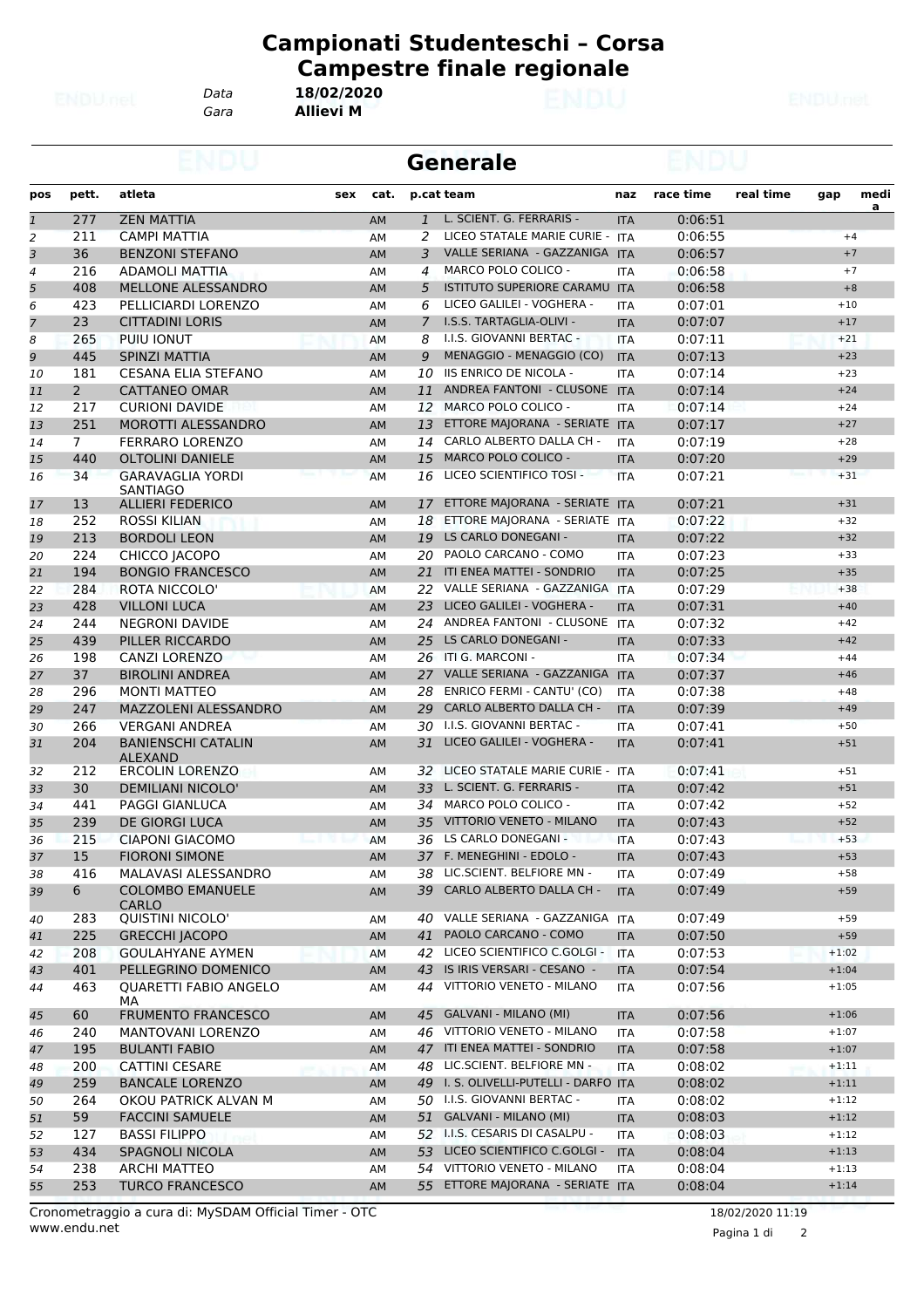| pos | pett.          | atleta                                   | sex | cat.      | p.cat team |                                       | naz        | race time | real time | gap     | medi<br>a |
|-----|----------------|------------------------------------------|-----|-----------|------------|---------------------------------------|------------|-----------|-----------|---------|-----------|
| 56  | 209            | <b>GUARINONI MATTIA</b>                  |     | AM        | 56         | LICEO SCIENTIFICO C.GOLGI -           | <b>ITA</b> | 0:08:04   |           | $+1:14$ |           |
| 57  | 413            | <b>MANTOVANI FILIPPO</b>                 |     | AM        | 57         | ITI G. MARCONI -                      | <b>ITA</b> | 0:08:06   |           | $+1:15$ |           |
| 58  | 414            | <b>LEALI STEFANO</b>                     |     | <b>AM</b> | 58         | LIC.SCIENT. BELFIORE MN -             | <b>ITA</b> | 0:08:06   |           | $+1:16$ |           |
| 59  | 4              | <b>GIUDICI SIMONE</b>                    |     | AM        | 59         | ANDREA FANTONI - CLUSONE              | <b>ITA</b> | 0:08:09   |           | $+1:18$ |           |
| 60  | 31             | <b>FLORIS DAVIDE</b>                     |     | <b>AM</b> | 60         | L. SCIENT. G. FERRARIS -              | <b>ITA</b> | 0:08:10   |           | $+1:19$ |           |
| 61  | 409            | <b>ZAMPINI ANDREA</b>                    |     | AM        | 61         | <b>ISTITUTO SUPERIORE CARAMU</b>      | <b>ITA</b> | 0:08:10   |           | $+1:20$ |           |
| 62  | 399            | <b>COLOMBO ROBERTO</b>                   |     | <b>AM</b> | 62         | IS IRIS VERSARI - CESANO -            | <b>ITA</b> | 0:08:11   |           | $+1:20$ |           |
| 63  | 223            | BERNASCONI GIACOMO                       |     | AM        | 63         | PAOLO CARCANO - COMO                  | <b>ITA</b> | 0:08:11   |           | $+1:21$ |           |
| 64  | 400            | <b>PAVAN NICOLAS</b>                     |     | <b>AM</b> | 64         | IS IRIS VERSARI - CESANO -            | <b>ITA</b> | 0:08:15   |           | $+1:25$ |           |
| 65  | 197            | <b>BIANCHETTIN JACOPO</b>                |     | AM        | 65         | ITI G. MARCONI -                      | <b>ITA</b> | 0:08:16   |           | $+1:26$ |           |
| 66  | 5 <sup>5</sup> | <b>AMMERATA LORENZO</b>                  |     | <b>AM</b> | 66         | <b>CARLO ALBERTO DALLA CH -</b>       | <b>ITA</b> | 0:08:16   |           | $+1:26$ |           |
| 67  | 256            | <b>SLANZI LORENZO</b>                    |     | AM        | 67         | F. MENEGHINI - EDOLO -                | <b>ITA</b> | 0:08:17   |           | $+1:27$ |           |
| 68  | 254            | <b>PANCHERI SIMONE</b>                   |     | <b>AM</b> | 68         | F. MENEGHINI - EDOLO -                | <b>ITA</b> | 0:08:18   |           | $+1:28$ |           |
| 69  | 426            | <b>STELLA PIETRO</b>                     |     | AM        | 69         | LICEO GALILEI - VOGHERA -             | <b>ITA</b> | 0:08:20   |           | $+1:30$ |           |
| 70  | 246            | PALAZZI LORENZO                          |     | <b>AM</b> | 70         | ANDREA FANTONI - CLUSONE ITA          |            | 0:08:21   |           | $+1:31$ |           |
| 71  | 262            | <b>GHIDINI DAMIANO</b>                   |     | AM        | 71         | I.I.S. G. GALILEI - CREMA (CR)        | <b>ITA</b> | 0:08:22   |           | $+1:32$ |           |
| 72  | 57             | <b>ASCIONE ALBERTO</b>                   |     | <b>AM</b> | 72         | <b>ENRICO FERMI - CANTU' (CO)</b>     | <b>ITA</b> | 0:08:22   |           | $+1:32$ |           |
| 73  | 274            | <b>MAGRO GABRIELE</b>                    |     | AM        | 73         | L. SCIENT. G. FERRARIS -              | <b>ITA</b> | 0:08:23   |           | $+1:32$ |           |
| 74  | 437            | <b>ROBOTTI SIMONE</b><br><b>ALESSAND</b> |     | <b>AM</b> | 74         | LICEO STATALE MARIE CURIE - ITA       |            | 0:08:24   |           | $+1:34$ |           |
| 75  | 438            | STOPPA FRANCESCO STEFA                   |     | AM        | 75         | LICEO STATALE MARIE CURIE - ITA       |            | 0:08:25   |           | $+1:34$ |           |
| 76  | 56             | ALDÃfˆ TOMMASO                           |     | <b>AM</b> |            | 76 ENRICO FERMI - CANTU' (CO)         | <b>ITA</b> | 0:08:27   |           | $+1:36$ |           |
| 77  | 183            | <b>BOSCAIN MATTEO</b>                    |     | AM        | 77         | IS IRIS VERSARI - CESANO -            | <b>ITA</b> | 0:08:28   |           | $+1:37$ |           |
| 78  | 298            | <b>PANZERI MICHELE</b>                   |     | <b>AM</b> |            | 78 GALVANI - MILANO (MI)              | <b>ITA</b> | 0:08:29   |           | $+1:38$ |           |
| 79  | 263            | PANDINI ANSELMO                          |     | AM        |            | 79 I.I.S. G. GALILEI - CREMA (CR) ITA |            | 0:08:30   |           | $+1:40$ |           |
| 80  | 282            | <b>ZANIN ALESSANDRO</b>                  |     | <b>AM</b> |            | 80 LICEO SCIENTIFICO TOSI -           | <b>ITA</b> | 0:08:32   |           | $+1:42$ |           |
| 81  | 58             | EL AZAAR MONCEF                          |     | AM        |            | 81 ENRICO FERMI - CANTU' (CO)         | <b>ITA</b> | 0:08:32   |           | $+1:42$ |           |
| 82  | 412            | <b>LUPI SIMONE</b>                       |     | <b>AM</b> |            | 82 ITI G. MARCONI -                   | <b>ITA</b> | 0:08:34   |           | $+1:43$ |           |
| 83  | 447            | <b>BETTI LEONARDO</b>                    |     | AM        | 83         | PAOLO CARCANO - COMO                  | <b>ITA</b> | 0:08:38   |           | $+1:47$ |           |
| 84  | 418            | PAPANI TOMMASO                           |     | <b>AM</b> |            | 84 LIC.SCIENT. BELFIORE MN -          | <b>ITA</b> | 0:08:39   |           | $+1:48$ |           |
| 85  | 299            | <b>VALESI LUCA</b>                       |     | AM        |            | 85 GALVANI - MILANO (MI)              | <b>ITA</b> | 0:08:40   |           | $+1:49$ |           |
| 86  | 196            | <b>FALLATI MATTEO</b>                    |     | <b>AM</b> |            | 86 ITI ENEA MATTEI - SONDRIO          | <b>ITA</b> | 0:08:40   |           | $+1:49$ |           |
| 87  | 18             | PERISSINOTTO GIORGIO                     |     | AM        |            | 87 I.I.S. G. GALILEI - CREMA (CR)     | <b>ITA</b> | 0:08:40   |           | $+1:50$ |           |
| 88  | 255            | PEZZUCCHI FILIPPO                        |     | <b>AM</b> |            | 88 F. MENEGHINI - EDOLO -             | <b>ITA</b> | 0:09:00   |           | $+2:10$ |           |
| 89  | 270            | <b>NUGNES GIUSEPPE</b>                   |     | AM        |            | 89   TORRIANI - CREMONA (CR)          | <b>ITA</b> | 0:09:11   |           | $+2:20$ |           |
|     |                |                                          |     |           |            |                                       |            |           |           |         |           |

|             |                |             |                           | ENDIT       | $101000000000000$         | <b>CMMI</b> |
|-------------|----------------|-------------|---------------------------|-------------|---------------------------|-------------|
|             | ENDUnet        |             | ENDU                      |             | ENDUmet                   |             |
| <b>ENDU</b> |                | <b>ENDU</b> |                           | <b>ENDU</b> |                           | <b>ENDU</b> |
|             | <b>ENDU</b>    |             | <b>ENDU</b>               |             | ENDU                      |             |
| <b>ENDU</b> |                | <b>ENDU</b> |                           | <b>ENDU</b> |                           | <b>ENDU</b> |
|             | ENDU           |             | <b>ENDU<sub>net</sub></b> |             | <b>ENDU</b>               |             |
| <b>ENDU</b> |                | ENDU        |                           | <b>ENDU</b> |                           | <b>ENDU</b> |
|             | <b>ENDUMBL</b> |             | <b>ENDU</b>               |             | <b>ENDU<sub>DEL</sub></b> |             |

18/02/2020 11:19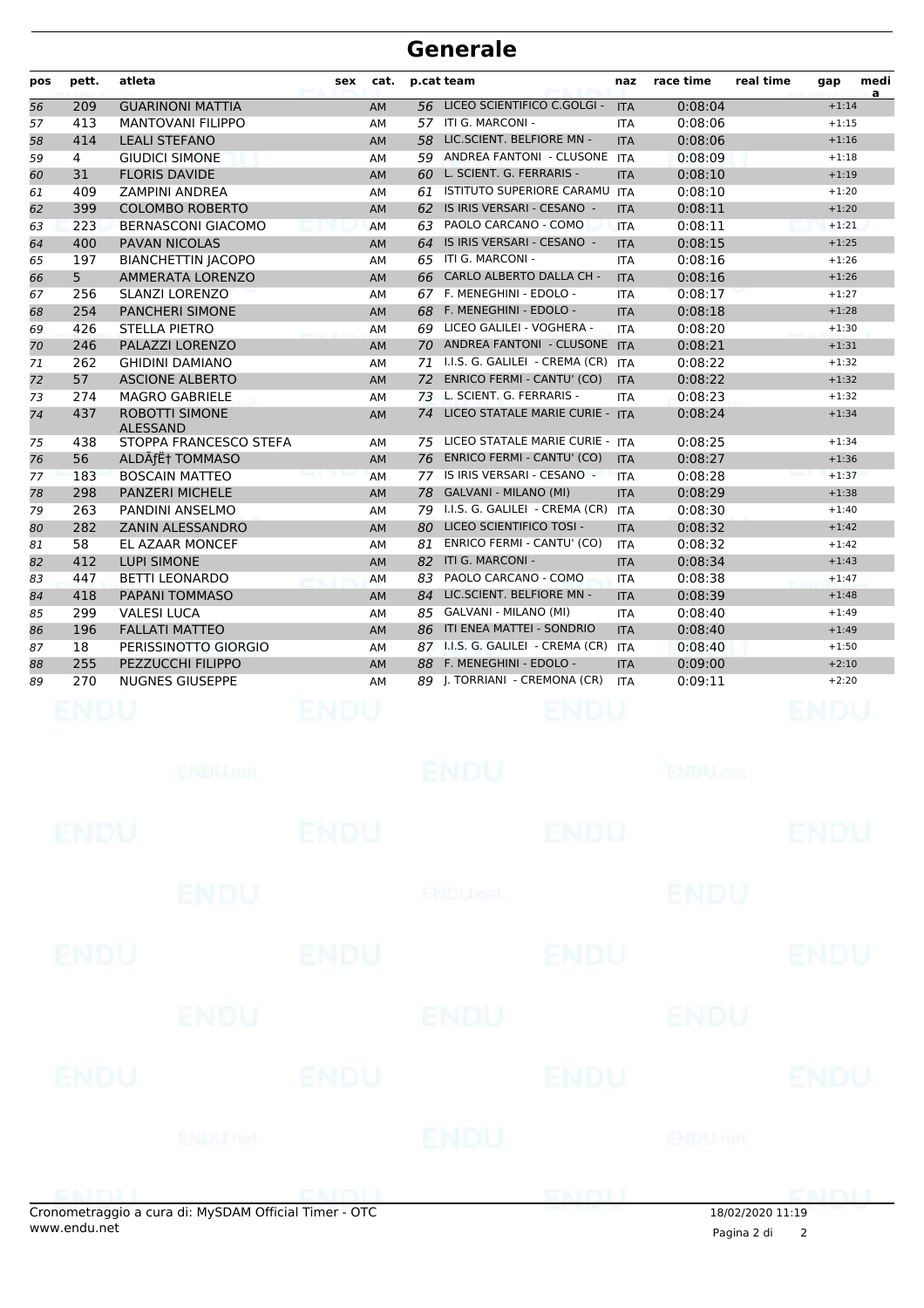*Data* **18/02/2020**

**Campionati Studenteschi – Corsa Campestre finale regionale**

*Gara* **Cadette F**

|                |       |                               |           |    | <b>Generale</b>                                                     |            |           |           |       |                  |
|----------------|-------|-------------------------------|-----------|----|---------------------------------------------------------------------|------------|-----------|-----------|-------|------------------|
| pos            | pett. | atleta<br>sex                 | cat.      |    | p.cat team                                                          | naz        | race time | real time | gap   | medi<br><u>a</u> |
| $\mathbf{1}$   | 389   | SIDENIUS SOFIA                | <b>CF</b> |    | IC DON MILANI LOCATE DI T -<br>$\mathbf{1}$                         | <b>ITA</b> | 0:03:48   |           |       |                  |
| $\overline{2}$ | 289   | <b>VAILATI CAMILLO CHIARA</b> | <b>CF</b> | 2  | CARAVAGGIO MASTRI                                                   | <b>ITA</b> | 0:03:49   |           |       | $+2$             |
| 3              | 376   | <b>LAZZARI GRETA</b>          | CF        | 3  | IC DI CERTOSA DI PAVIA -                                            | <b>ITA</b> | 0:03:53   |           | $+5$  |                  |
| $\overline{4}$ | 324   | TIRINZONI FRANCESCA           | <b>CF</b> | 4  | I.C. GAVAZZENI DI TALAMO -                                          | <b>ITA</b> | 0:03:53   |           |       | $+6$             |
| 5              | 395   | <b>ZILIOLI ASIA</b>           | <b>CF</b> | 5  | IC SORESINA G. BERTESI -                                            | <b>ITA</b> | 0:03:54   |           | $+7$  |                  |
| 6              | 67    | <b>BERTOLINA MELISSA</b>      | CF        | 6  | I. C. MARTINO ANZI - BORM -                                         | <b>ITA</b> | 0:03:55   |           |       | $+8$             |
| 7              | 459   | LIGUORI SILVIA                | <b>CF</b> |    | VILLA D'ALME - VILLA D'ALME'<br>7                                   | <b>ITA</b> | 0:03:56   |           | $+9$  |                  |
| 8              | 109   | <b>COMBI AURORA</b>           | CF        | 8  | I.C. S. GIOV. BOSCO CREME -                                         | <b>ITA</b> | 0:03:57   |           | $+10$ |                  |
| 9              | 361   | <b>ZAPPA VIOLA</b>            | <b>CF</b> | 9  | IC A.B. SABIN/SEGRATE -                                             | <b>ITA</b> | 0:04:01   |           | $+13$ |                  |
| 10             | 315   | <b>MURTAS NICOLE</b>          | <b>CF</b> |    | I.C. DARFO 1 BOARIO TERM -<br>10                                    | <b>ITA</b> | 0:04:01   |           | $+13$ |                  |
| 11             | 125   | ARNABOLDI SARA                | <b>CF</b> | 11 | I.C.CANTU' $1^{\wedge}$ - CANTU' (CO)                               | <b>ITA</b> | 0:04:02   |           | $+14$ |                  |
| 12             | 355   | <b>VUOLO GRETA</b>            | CF        |    | 12 I.C.CASTRONNO E.DE AMICIS - ITA                                  |            | 0:04:02   |           | $+15$ |                  |
| 13             | 169   | LAMPERTI MARTINA              | <b>CF</b> | 13 | IC GAVIRATE CARDUCCI -                                              | <b>ITA</b> | 0:04:02   |           | $+15$ |                  |
| 14             | 108   | <b>ACQUISTAPACE ALESSIA</b>   | <b>CF</b> | 14 | I.C. S. GIOV. BOSCO CREME -                                         | <b>ITA</b> | 0:04:03   |           | $+16$ |                  |
| 15             | 72    | <b>DOUIOU HIBA</b>            | <b>CF</b> | 15 | I.C. AGOSTI DELLO - DELLO                                           | <b>ITA</b> | 0:04:03   |           | $+16$ |                  |
| 16             | 236   | <b>HADAJI HAJAR</b>           | <b>CF</b> |    | 16 VERTOVA - VERTOVA (BG)                                           | <b>ITA</b> | 0:04:06   |           | $+18$ |                  |
| 17             | 406   | PADOVANI ELENA ANITA          | <b>CF</b> | 17 | ISTITUTO COMPRENSIVO LESM ITA                                       |            | 0:04:09   |           | $+21$ |                  |
| 18             | 68    | <b>FACHIN GIADA</b>           | CF        |    | 18 I. C. MARTINO ANZI - BORM -                                      | <b>ITA</b> | 0:04:09   |           | $+22$ |                  |
| 19             | 69    | <b>GIACOMELLI STELLA</b>      | <b>CF</b> |    | 19 I. C. MARTINO ANZI - BORM -                                      | <b>ITA</b> | 0:04:09   |           | $+22$ |                  |
| 20             | 189   | <b>DAGOSTO VITTORIA</b>       | <b>CF</b> | 20 | ISTITUTO COMPRENSIVO LESM ITA                                       |            | 0:04:10   |           | $+23$ |                  |
| 21             | 371   | <b>STORTI ALMA</b>            | <b>CF</b> | 21 | IC CASALMAGGIORE DIOTTI -                                           | <b>ITA</b> | 0:04:10   |           | $+23$ |                  |
| 22             | 115   | AGGUJARO EMMA                 | <b>CF</b> |    | 22 I.C. VERGIATE - VERGIATE (VA) ITA                                |            | 0:04:11   |           | $+24$ |                  |
| 23             | 304   | PEDRANA LICIA                 | <b>CF</b> | 23 | I. C. MARTINO ANZI - BORM -                                         | <b>ITA</b> | 0:04:11   |           | $+24$ |                  |
| 24             | 461   | PIAZZALUNGA AMANDA            | CF        |    | 24 VILLA D'ALME - VILLA D'ALME'                                     | ITA        | 0:04:12   |           | $+25$ |                  |
| 25             | 161   | <b>BIESUZ LUCREZIA</b>        | <b>CF</b> | 25 | IC DI VIA ACERBI - PAVIA (PV)                                       | <b>ITA</b> | 0:04:12   |           | $+25$ |                  |
| 26             | 92    | LAFFRANCHI MARTINA            | <b>CF</b> |    | 26 I.C. FRANCHI SUD2 BRESCIA -                                      | <b>ITA</b> | 0:04:12   |           | $+25$ |                  |
| 27             | 231   | <b>ARTUSI ILARIA</b>          | <b>CF</b> |    | SCUOLA SEC.1 GRADO MARIA<br>27                                      | <b>ITA</b> | 0:04:13   |           | $+26$ |                  |
|                |       |                               |           |    | 28 IC A.CASATI/MUGGIO' -                                            |            |           |           | $+27$ |                  |
| 28             | 362   | MAGRINI ELENA                 | <b>CF</b> |    | I.C. SONDRIO - CENTRO -                                             | <b>ITA</b> | 0:04:14   |           |       |                  |
| 29             | 111   | <b>BOSCACCI SILVIA</b>        | <b>CF</b> |    | 29                                                                  | <b>ITA</b> | 0:04:15   |           | $+28$ |                  |
| 30             | 71    | CAVALLARO LETIZIA             | <b>CF</b> |    | 30 I.C VARESE 5DANTE ALIGHIE - ITA<br>ISTITUTO COMPRENSIVO LESM ITA |            | 0:04:16   |           | $+29$ |                  |
| 31             | 407   | <b>SALA CARLOTTA</b>          | <b>CF</b> |    | 31                                                                  |            | 0:04:16   |           | $+29$ |                  |
| 32             | 352   | <b>VOLPATO EMMA</b>           | CF        |    | 32 I.C. VIA MOISE' LORIA -                                          | <b>ITA</b> | 0:04:16   |           | $+29$ |                  |
| 33             | 373   | <b>ZANI GIULIA</b>            | <b>CF</b> | 33 | IC CASALMAGGIORE DIOTTI -                                           | <b>ITA</b> | 0:04:18   |           | $+31$ |                  |
| 34             | 49    | DEL BELLO ELENA               | CF        | 34 | CASAZZA - CASAZZA (BG)                                              | <b>ITA</b> | 0:04:18   |           | $+31$ |                  |
| 35             | 118   | <b>GALAVOTTI MELISSA</b>      | <b>CF</b> | 35 | I.C. VERGIATE - VERGIATE (VA) ITA                                   |            | 0:04:18   |           | $+31$ |                  |
| 36             | 337   | <b>RANZATO LIVIA</b>          | CF        |    | 36 I.C. MANTOVA 2 - MANTOVA                                         | <b>ITA</b> | 0:04:20   |           | $+32$ |                  |
| 37             | 155   | <b>DENTI AURORA</b>           | <b>CF</b> |    | 37 IC CREMONA DUE - CREMONA                                         | <b>ITA</b> | 0:04:20   |           | $+33$ |                  |
| 38             | 227   | CAGLIO ALICE                  | CF        |    | 38 SAN CARLO BORROMEO -                                             | ITA        | 0:04:21   |           | $+33$ |                  |
| 39             | 342   | <b>VIVARELLI DANIELA</b>      | CF        |    | 39 I.C. MARGHERITA HACK - SAN                                       | <b>ITA</b> | 0:04:21   |           | $+34$ |                  |
| 40             | 222   | <b>GRASSI GRETA</b>           | CF        |    | MARIE CURIE - SAN FERMO<br>40                                       | ITA        | 0:04:22   |           | $+35$ |                  |
| 41             | 336   | <b>ORSI OLIVIA</b>            | <b>CF</b> |    | I.C. MANTOVA 2 - MANTOVA<br>41                                      | <b>ITA</b> | 0:04:22   |           | $+35$ |                  |
| 42             | 340   | <b>SPOLDI ANITA</b>           | CF        |    | 42 I.C. MARGHERITA HACK - SAN                                       | ITA        | 0:04:22   |           | $+35$ |                  |
| 43             | 107   | <b>BUTTURI MATILDE</b>        | <b>CF</b> |    | 43 I.C. RONCOFERRARO -                                              | <b>ITA</b> | 0:04:23   |           | $+36$ |                  |
| 44             | 453   | MILANI AURORA                 | <b>CF</b> |    | SCUOLA SEC.1 GRADO MARIA<br>44                                      | <b>ITA</b> | 0:04:23   |           | $+36$ |                  |
| 45             | 294   | PIROLA SOPHIE ELISA           | CF        |    | DON MILANI - VIMERCATE II -<br>45                                   | <b>ITA</b> | 0:04:24   |           | $+37$ |                  |
| 46             | 188   | <b>CARRER STELLA</b>          | CF        |    | 46 ISTITUTO COMPRENSIVO LESM ITA                                    |            | 0:04:26   |           | $+39$ |                  |
| 47             | 232   | <b>CATTANEO RAFFAELLA</b>     | <b>CF</b> |    | 47 SCUOLA SEC.1 GRADO MARIA ITA                                     |            | 0:04:27   |           | $+39$ |                  |
| 48             | 70    | <b>BRUNELLA CHIARA</b>        | CF        |    | 48 I.C VARESE 5DANTE ALIGHIE - ITA                                  |            | 0:04:27   |           | $+40$ |                  |
| 49             | 351   | PRESTERA' CATERINA            | <b>CF</b> |    | 49 I.C. VIA MOISE' LORIA -                                          | <b>ITA</b> | 0:04:27   |           | $+40$ |                  |
| 50             | 82    | <b>ACHAQ NADA</b>             | CF        |    | 50 I.C. DON MILANI ROVATO -                                         | ITA        | 0:04:27   |           | $+40$ |                  |
| 51             | 235   | <b>BONFANTI GRETA</b>         | CF        |    | VERTOVA - VERTOVA (BG)<br>51                                        | <b>ITA</b> | 0:04:27   |           | $+40$ |                  |
| 52             | 443   | PETROSINO REBECCA             | CF        |    | MARIE CURIE - SAN FERMO<br>52                                       | <b>ITA</b> | 0:04:27   |           | $+40$ |                  |
| 53             | 308   | <b>SIMONE MICHELA</b>         | <b>CF</b> |    | 53 I.C. AGOSTI DELLO - DELLO                                        | <b>ITA</b> | 0:04:28   |           | $+40$ |                  |
| 54             | 380   | SORDELLI FIAMMETTA            | CF        |    | 54 IC DI LODI III - LODI (LO)                                       | ITA        | 0:04:28   |           | $+41$ |                  |
| 55             | 141   | <b>CALDERA MIRIAM</b>         | <b>CF</b> |    | 55 IC A.B. SABIN/SEGRATE -                                          | <b>ITA</b> | 0:04:28   |           | $+41$ |                  |
| 56             | 55    | FRANCOLINI ALESSIA            | CF        |    | 56 DON MILANI - VIMERCATE II -                                      | ITA        | 0:04:29   |           | $+41$ |                  |
| 57             | 237   | <b>DONATI SOFIA</b>           | CF        |    | 57 VILLA D'ALME - VILLA D'ALME'                                     | <b>ITA</b> | 0:04:29   |           | $+41$ |                  |
|                |       |                               |           |    |                                                                     |            |           |           |       |                  |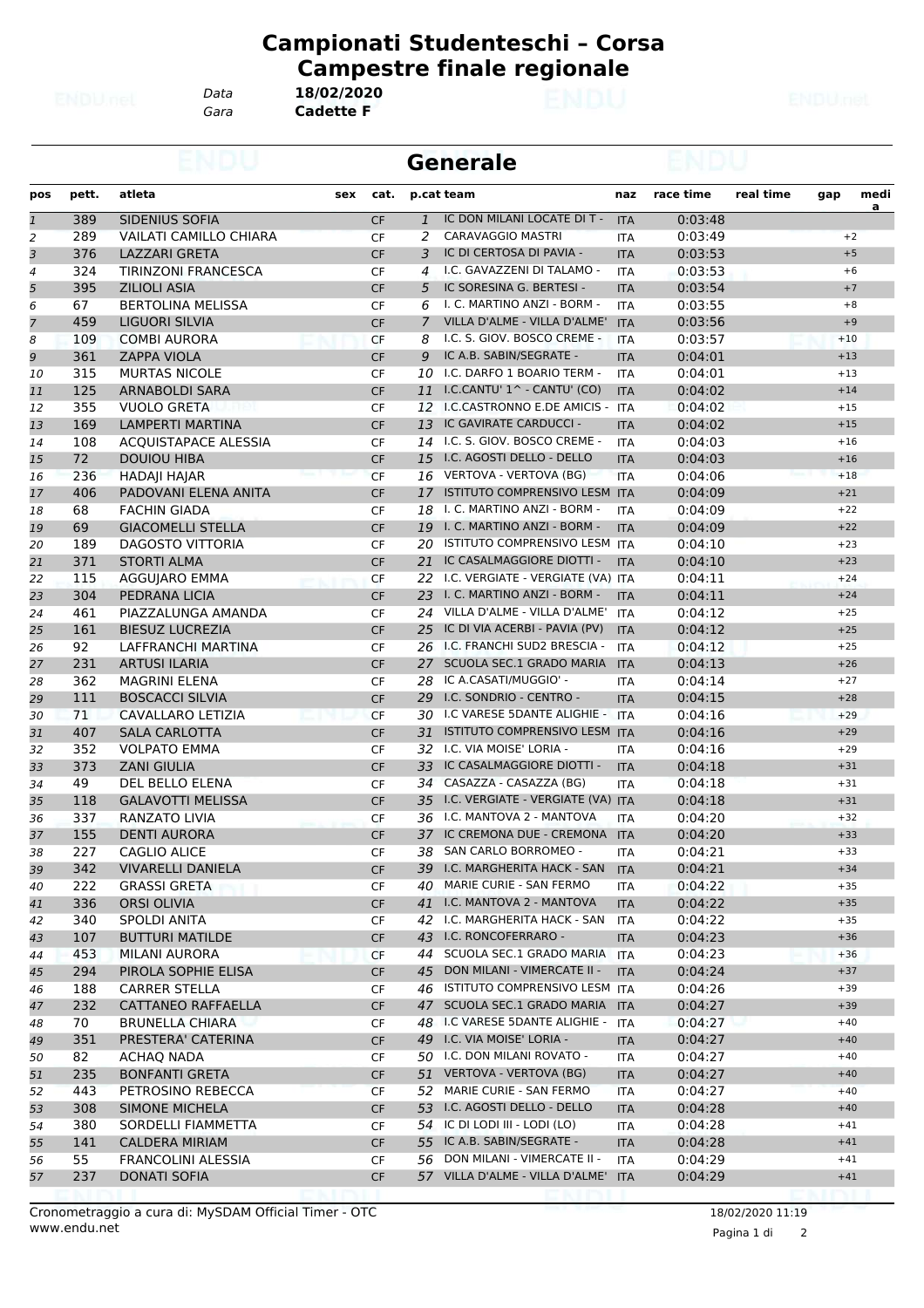| 58<br>59<br>60<br>61<br>62<br>63 | 321<br>48 | <b>TRESTIANU DENISE</b>       |           |    |                                      |            |         |         | a |
|----------------------------------|-----------|-------------------------------|-----------|----|--------------------------------------|------------|---------|---------|---|
|                                  |           |                               | <b>CF</b> |    | 58 I.C. FRANCHI SUD2 BRESCIA -       | <b>ITA</b> | 0:04:29 | $+42$   |   |
|                                  |           | D'ALESSIO GIULIA              | CF        |    | 59 CASAZZA - CASAZZA (BG)            | ITA        | 0:04:30 | $+42$   |   |
|                                  | 221       | <b>CREDENTINO ANDREA LISA</b> | <b>CF</b> |    | 60 MARIE CURIE - SAN FERMO           | <b>ITA</b> | 0:04:30 | $+42$   |   |
|                                  | 372       | <b>TORCHIO AMANDA</b>         | CF        | 61 | IC CASALMAGGIORE DIOTTI -            | <b>ITA</b> | 0:04:30 | $+43$   |   |
|                                  | 87        | <b>KARKOURI ZINAB</b>         | <b>CF</b> | 62 | I.C. DON MILANI ROVATO -             | <b>ITA</b> | 0:04:30 | $+43$   |   |
|                                  | 339       | SAVIOLI GIULIA                | CF        |    | 63 I.C. MANTOVA 2 - MANTOVA          | <b>ITA</b> | 0:04:30 | $+43$   |   |
| 64                               | 381       | <b>MARCONI SARA PAOLINA</b>   | <b>CF</b> |    | 64 IC DI VIA ACERBI - PAVIA (PV)     | <b>ITA</b> | 0:04:30 | $+43$   |   |
| 65                               | 332       | <b>NEGRI AURORA</b>           | <b>CF</b> |    | 65 I.C. MANTOVA 1 - MANTOVA          | <b>ITA</b> | 0:04:31 | $+43$   |   |
| 66                               | 228       | <b>CARRERA FEDERICA</b>       | <b>CF</b> |    | 66 SAN CARLO BORROMEO -              | <b>ITA</b> | 0:04:31 | $+44$   |   |
| 67                               | 458       | POLI ALESSIA                  | CF        |    | 67 VERTOVA - VERTOVA (BG)            | <b>ITA</b> | 0:04:31 | $+44$   |   |
| 68                               | 153       | <b>GRASSI GIULIA</b>          | <b>CF</b> | 68 | IC CASALMAGGIORE DIOTTI -            | <b>ITA</b> | 0:04:32 | $+45$   |   |
| 69                               | 383       | ZAPPA MARIA TEA FRANC         | CF        | 69 | IC DI VIA ACERBI - PAVIA (PV)        | <b>ITA</b> | 0:04:33 | $+46$   |   |
| 70                               | 341       | <b>VIVARELLI CLAUDIA</b>      | <b>CF</b> | 70 | I.C. MARGHERITA HACK - SAN           | <b>ITA</b> | 0:04:33 | $+46$   |   |
| 71                               | 386       | MAZZOCCA IRENE                | CF        | 71 | IC DI VIA DANTE - VOGHERA            | ITA        | 0:04:33 | $+46$   |   |
| 72                               | 154       | <b>CILIBERTO LAILA</b>        | <b>CF</b> |    | 72 IC CREMONA DUE - CREMONA          | <b>ITA</b> | 0:04:34 | $+47$   |   |
| 73                               | 307       | <b>MARS BASSMA</b>            | CF        |    | 73 I.C. AGOSTI DELLO - DELLO         | <b>ITA</b> | 0:04:34 | $+47$   |   |
| 74                               | 84        | <b>BERGOMI SARA</b>           | <b>CF</b> |    | 74 I.C. DON MILANI ROVATO -          | <b>ITA</b> | 0:04:35 | $+47$   |   |
| 75                               | 156       | <b>BERNOCCHI LINDA</b>        | <b>CF</b> |    | 75 IC DI CODOGNO - CODOGNO           | <b>ITA</b> | 0:04:35 | $+48$   |   |
| 76                               | 379       | <b>STRAMONDINOLI ANNA</b>     | <b>CF</b> | 76 | IC DI CODOGNO - CODOGNO              | <b>ITA</b> | 0:04:36 | $+48$   |   |
| 77                               | 140       | <b>ANIBALDI GIORGIA</b>       | CF        | 77 | IC A.B. SABIN/SEGRATE -              | ITA        | 0:04:36 | $+48$   |   |
| 78                               | 110       | <b>BOSCACCI MADDALENA</b>     | <b>CF</b> |    | 78 I.C. SONDRIO - CENTRO -           | <b>ITA</b> | 0:04:36 | $+49$   |   |
| 79                               | 229       | <b>FORMENTI CLAUDIA</b>       | <b>CF</b> |    | 79 SAN CARLO BORROMEO -              | ITA        | 0:04:36 | $+49$   |   |
| 80                               | 449       | <b>ROSSI IRENE MARIA</b>      | <b>CF</b> | 80 | <b>SAN CARLO BORROMEO -</b>          | <b>ITA</b> | 0:04:36 | $+49$   |   |
| 81                               | 375       | <b>VAI GIORGIA</b>            | <b>CF</b> | 81 | IC CREMONA DUE - CREMONA             | <b>ITA</b> | 0:04:36 | $+49$   |   |
| 82                               | 457       | <b>MERELLI GAIA</b>           | <b>CF</b> |    | 82 VERTOVA - VERTOVA (BG)            | <b>ITA</b> | 0:04:37 | $+49$   |   |
| 83                               | 309       | <b>ZANELOTTI GIULIA</b>       | CF        |    | 83 I.C. AGOSTI DELLO - DELLO         | ITA        | 0:04:37 | $+50$   |   |
| 84                               | 103       | <b>BONAZZI ELENA</b>          | <b>CF</b> |    | 84 I.C. MARGHERITA HACK - SAN        | <b>ITA</b> | 0:04:37 | $+50$   |   |
| 85                               | 145       | <b>LARICCIA MATILDE</b>       | CF        |    | 85 IC A.B. SABIN/SEGRATE -           | <b>ITA</b> | 0:04:37 | $+50$   |   |
| 86                               | 346       | <b>OSSOLA CAMILLA</b>         | <b>CF</b> |    | 86 I.C. S. GIOV. BOSCO CREME -       | <b>ITA</b> | 0:04:38 | $+51$   |   |
| 87                               | 117       | <b>GALAVOTTI ELISA</b>        | <b>CF</b> |    | 87 I.C. VERGIATE - VERGIATE (VA) ITA |            | 0:04:38 | $+51$   |   |
| 88                               | 218       | <b>BAZZI AMINA</b>            | <b>CF</b> | 88 | MARIE CURIE - SAN FERMO              | <b>ITA</b> | 0:04:38 | $+51$   |   |
| 89                               | 320       | MOMBELLI VALENTINA            | CF        |    | 89 I.C. FRANCHI SUD2 BRESCIA -       | ITA        | 0:04:38 | $+51$   |   |
| 90                               | 100       | <b>BUELLONI FRANCESCA</b>     | <b>CF</b> |    | 90 I.C. MANTOVA 1 - MANTOVA          | <b>ITA</b> | 0:04:39 | $+52$   |   |
| 91                               | 112       | <b>CARLETTI AURORA</b>        | CF        |    | 91 I.C. SONDRIO - CENTRO -           | ITA        | 0:04:40 | $+53$   |   |
| 92                               | 460       | <b>MILESI SILVIA</b>          | <b>CF</b> |    | 92 VILLA D'ALME - VILLA D'ALME'      | <b>ITA</b> | 0:04:40 | $+53$   |   |
| 93                               | 385       | MASSOCCHI CHIARA              | <b>CF</b> | 93 | IC DI VIA DANTE - VOGHERA            | <b>ITA</b> | 0:04:40 | $+53$   |   |
| 94                               | 91        | <b>BELTRAMELLI CAMILLA</b>    | <b>CF</b> |    | 94 I.C. FRANCHI SUD2 BRESCIA -       | <b>ITA</b> | 0:04:40 | $+53$   |   |
| 95                               | 466       | <b>CELEGHIN BIANCA</b>        | CF        | 95 | IC DI VIA DANTE - VOGHERA            | ITA        | 0:04:41 | $+53$   |   |
| 96                               | 359       | <b>SANCHEZ MELGARE</b>        | <b>CF</b> |    | 96 IC - ZELO BUON PERSICO -          | <b>ITA</b> | 0:04:42 | $+55$   |   |
|                                  |           | <b>GINEVRA MELINA</b>         |           |    |                                      |            |         |         |   |
| 97                               | 116       | <b>BASSETTI CHIARA</b>        | CF        |    | 97 I.C. VERGIATE - VERGIATE (VA) ITA |            | 0:04:43 | $+56$   |   |
| 98                               | 347       | <b>MOSSINELLI LAURA</b>       | <b>CF</b> |    | 98 I.C. SONDRIO - CENTRO -           | <b>ITA</b> | 0:04:44 | $+56$   |   |
| 99                               | 374       | PENA PINA BALES               | CF        |    | 99 IC CREMONA DUE - CREMONA          | ITA        | 0:04:45 | $+57$   |   |
|                                  |           | <b>FRANCESCA</b>              |           |    |                                      |            |         |         |   |
| 100                              | 305       | PAROLIN SOFIA                 | <b>CF</b> |    | 100 I.C VARESE 5DANTE ALIGHIE -      | <b>ITA</b> | 0:04:45 | $+58$   |   |
| 101                              | 377       | <b>MALGUZZI GIULIA</b>        | CF        |    | 101 IC DI CODOGNO - CODOGNO          | <b>ITA</b> | 0:04:45 | $+58$   |   |
| 102                              | 354       | POLACCHINI ALICE              | <b>CF</b> |    | 102 I.C.CASTRONNO E.DE AMICIS - ITA  |            | 0:04:46 | $+59$   |   |
| 103                              | 382       | PEDARLI NOY ELENA             | CF        |    | 103 IC DI VIA ACERBI - PAVIA (PV)    | ITA        | 0:04:50 | $+1:03$ |   |
| 104                              | 85        | <b>BRAGHINI GIULIA</b>        | <b>CF</b> |    | 104 I.C. DON MILANI ROVATO -         | <b>ITA</b> | 0:04:51 | $+1:04$ |   |
| 105                              | 331       | NEGRI EMMA                    | CF        |    | 105 I.C. MANTOVA 1 - MANTOVA         | ITA        | 0:04:52 | $+1:05$ |   |
| 106                              | 46        | <b>BIDASIO VIOLA</b>          | <b>CF</b> |    | 106 CASAZZA - CASAZZA (BG)           | <b>ITA</b> | 0:04:54 | $+1:07$ |   |
| 107                              | 388       | ROMAGNESE REBECCA             | <b>CF</b> |    | 107 IC DI VIA DANTE - VOGHERA        | <b>ITA</b> | 0:04:55 | $+1:07$ |   |
| 108                              | 338       | RIZZI BENEDETTA               | <b>CF</b> |    | 108 I.C. MANTOVA 2 - MANTOVA         | <b>ITA</b> | 0:04:58 | $+1:10$ |   |
| 109                              | 138       | <b>BONVINI LICIA</b>          | CF        |    | 109 IC - ZELO BUON PERSICO -         | ITA        | 0:04:59 | $+1:12$ |   |
| 110                              | 293       | PESSINA FEDERICA              | <b>CF</b> |    | 110 DON MILANI - VIMERCATE II -      | <b>ITA</b> | 0:05:00 | $+1:13$ |   |
| 111                              | 295       | <b>VERRI LINDA</b>            | CF        |    | 111 DON MILANI - VIMERCATE II -      | ITA        | 0:05:00 | $+1:13$ |   |
| 112                              | 137       | ADINOLFI SOFIA LUNA           | <b>CF</b> |    | 112 IC - ZELO BUON PERSICO -         | <b>ITA</b> | 0:05:01 | $+1:14$ |   |
| 113                              | 139       | <b>ESPOSITO MELISSA</b>       | CF        |    | 113 IC - ZELO BUON PERSICO -         | ITA        | 0:05:02 | $+1:15$ |   |
| 114                              | 353       | LORENZIN SOPHIA               | <b>CF</b> |    | 114 I.C.CASTRONNO E.DE AMICIS - ITA  |            | 0:05:04 | $+1:17$ |   |
| 115                              | 126       | MOJDA DENISE                  | CF        |    | 115 I.C.CASTRONNO E.DE AMICIS - ITA  |            | 0:05:11 | $+1:23$ |   |
| 116                              | 160       | HIBA FATIMA                   | <b>CF</b> |    | 116 IC DI CODOGNO - CODOGNO          | <b>ITA</b> | 0:05:25 | $+1:38$ |   |
| 117                              | 330       | MANTOVANI LETIZIA             | CF        |    | 117 I.C. MANTOVA 1 - MANTOVA         | ITA        | 0:06:04 | $+2:16$ |   |
| 118                              | 120       | <b>FONTANA MARGHERITA</b>     | <b>CF</b> |    | 118 I.C. VIA MOISE' LORIA -          | <b>ITA</b> | 0:06:25 | $+2:38$ |   |
| 119                              | 312       | LOCATELLI LUCIA               | CF        |    | 119 I.C. CENTRO 1 BRESCIA -          | <b>ITA</b> | 0:08:29 | $+4:42$ |   |

18/02/2020 11:19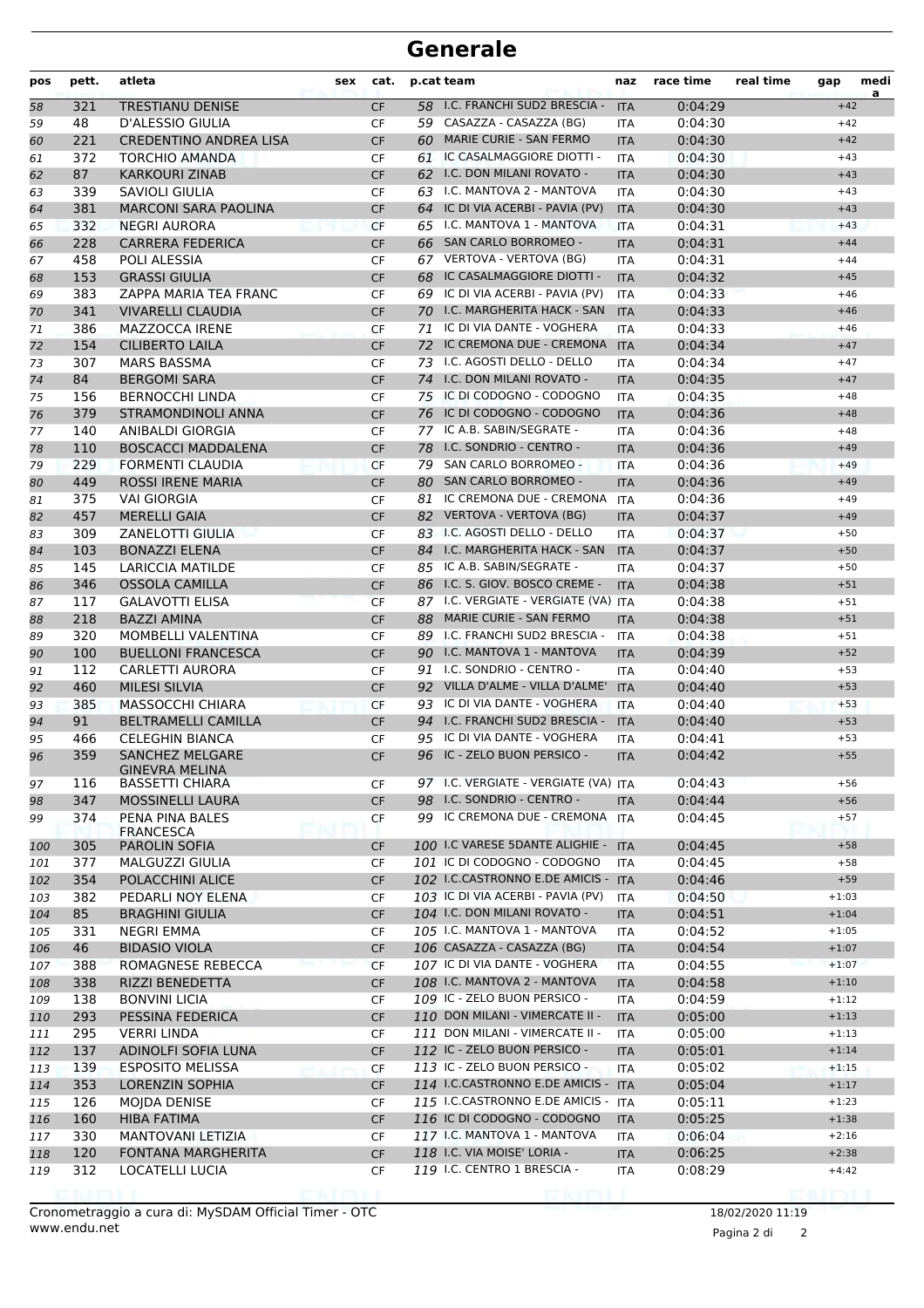*Data* **18/02/2020**

**Campionati Studenteschi – Corsa Campestre finale regionale**

*Gara* **Cadetti M**

|                |       |                                         |     |           |              | <b>Generale</b>                |            |           |           |       |                  |  |
|----------------|-------|-----------------------------------------|-----|-----------|--------------|--------------------------------|------------|-----------|-----------|-------|------------------|--|
| pos            | pett. | atleta                                  | sex | cat.      |              | p.cat team                     | naz        | race time | real time | gap   | medi<br><u>a</u> |  |
| $\overline{1}$ | 397   | <b>ZANINI MANUEL</b>                    |     | <b>CM</b> | $\mathbf{1}$ | IC VARESE 3 VIDOLETTI -        | <b>ITA</b> | 0:06:54   |           |       |                  |  |
| 2              | 102   | <b>CORSINI MASSIMILIANO</b>             |     | <b>CM</b> | 2            | I.C. MARCHENO - MARCHENO       | <b>ITA</b> | 0:06:57   |           |       | $+3$             |  |
| 3              | 148   | DE ROCCHI MATTIA                        |     | <b>CM</b> | 3            | IC A.CASATI/MUGGIO' -          | <b>ITA</b> | 0:06:58   |           |       | $+4$             |  |
| 4              | 94    | <b>CIAPONI DANIELE</b>                  |     | СM        | 4            | I.C. GAVAZZENI DI TALAMO -     | <b>ITA</b> | 0:06:58   |           |       | $+5$             |  |
| 5              | 79    | <b>BOTTA MATTEO</b>                     |     | <b>CM</b> | 5            | I.C. DI COSIO VALTELLINO -     | <b>ITA</b> | 0:07:02   |           |       | $+9$             |  |
| 6              | 234   | <b>DIAW OUSMANE</b>                     |     | <b>CM</b> | 6            | SORISOLE A. LANFRANCHI -       | <b>ITA</b> | 0:07:03   |           |       | $+9$             |  |
| $\overline{7}$ | 165   | <b>GOMEZ JOAQUIN</b>                    |     | <b>CM</b> | 7            | IC DI VIA DANTE - VOGHERA      | <b>ITA</b> | 0:07:06   |           | $+13$ |                  |  |
| 8              | 456   | <b>STUCCHI FILIPPO</b>                  |     | <b>CM</b> | 8            | SORISOLE A. LANFRANCHI -       | <b>ITA</b> | 0:07:08   |           | $+15$ |                  |  |
| 9              | 360   | <b>RAVA' ROMEO</b>                      |     | <b>CM</b> | 9            | IC A.B. SABIN/SEGRATE -        | <b>ITA</b> | 0:07:09   |           | $+16$ |                  |  |
| 10             | 344   | <b>TAGLIABUE CARLO</b>                  |     | СM        | 10           | I.C. MONS. L. VITALI BELL -    | ITA        | 0:07:11   |           | $+17$ |                  |  |
| 11             | 88    | <b>ALESSI MIRKO</b>                     |     | <b>CM</b> | 11           | I.C. F.ROSSELLI ARTOGNE -      | <b>ITA</b> | 0:07:15   |           | $+22$ |                  |  |
| 12             | 454   | <b>TUNESI MARCO</b>                     |     | <b>CM</b> | 12           | SCUOLA SECONDARIA GERA         | <b>ITA</b> | 0:07:19   |           | $+26$ |                  |  |
| 13             | 52    | <b>ARENA FABRIZIO</b>                   |     | <b>CM</b> | 13           | DE MARCHI - PADERNO            | <b>ITA</b> | 0:07:20   |           | $+26$ |                  |  |
| 14             | 73    | CALDERA CHRISTIAN                       |     | <b>CM</b> | 14           | I.C. BEDIZZOLE - BEDIZZOLE     | <b>ITA</b> | 0:07:23   |           | $+29$ |                  |  |
| 15             | 326   | <b>POMONI OSCAR LUIGI</b>               |     | <b>CM</b> | 15           | I.C. GIOVANNI XXIII PREMA -    | <b>ITA</b> | 0:07:24   |           | $+30$ |                  |  |
| 16             | 327   | PIACENTINI LEO                          |     | <b>CM</b> |              | 16 I.C. LONATE CEP.S. D'ACQU - | <b>ITA</b> | 0:07:24   |           | $+30$ |                  |  |
| 17             | 96    | <b>BRUMANA MAURO</b>                    |     | <b>CM</b> | 17           | I.C. GIOVANNI XXIII PREMA -    | <b>ITA</b> | 0:07:25   |           | $+31$ |                  |  |
| 18             | 316   | <b>SUTTI GABRIELE</b>                   |     | <b>CM</b> | 18           | I.C. DI COSIO VALTELLINO -     | <b>ITA</b> | 0:07:25   |           | $+32$ |                  |  |
| 19             | 98    | <b>GIANOLA LORENZO</b>                  |     | <b>CM</b> | 19           | I.C. GIOVANNI XXIII PREMA -    | <b>ITA</b> | 0:07:26   |           | $+32$ |                  |  |
| 20             | 63    | <b>COCCHI NICOLAS</b>                   |     | <b>CM</b> | 20           | GAZZANIGA - GAZZANIGA          | <b>ITA</b> | 0:07:29   |           | $+35$ |                  |  |
| 21             | 396   | <b>COSMA FEDERICO</b>                   |     | <b>CM</b> | 21           | IC VARESE 3 VIDOLETTI -        | <b>ITA</b> | 0:07:29   |           | $+35$ |                  |  |
| 22             | 176   | <b>BROGGINI EXAUCE'</b>                 |     | <b>CM</b> |              | 22 IC VARESE 3 VIDOLETTI -     | <b>ITA</b> | 0:07:29   |           | $+35$ |                  |  |
| 23             | 452   | <b>RESMINI TOMMASO</b>                  |     | <b>CM</b> | 23           | SCUOLA SEC. 1 GRADO PARIT      | <b>ITA</b> | 0:07:30   |           | $+36$ |                  |  |
| 24             | 90    | <b>FILIPPI CAMILLO</b>                  |     | <b>CM</b> |              | 24 I.C. F.ROSSELLI ARTOGNE -   | <b>ITA</b> | 0:07:30   |           | $+37$ |                  |  |
| 25             | 230   | <b>CERESOLI DIEGO</b>                   |     | <b>CM</b> |              | 25 SCUOLA SEC. 1 GRADO PARIT   | <b>ITA</b> | 0:07:30   |           | $+37$ |                  |  |
| 26             | 86    | <b>IBALLA YOUNESSE</b>                  |     | <b>CM</b> |              | 26 I.C. DON MILANI ROVATO -    | <b>ITA</b> | 0:07:31   |           | $+37$ |                  |  |
| 27             | 328   | <b>RUGGERI LUCA</b>                     |     | <b>CM</b> |              | 27 I.C. LONATE CEP.S. D'ACQU - | <b>ITA</b> | 0:07:32   |           | $+38$ |                  |  |
| 28             | 300   | <b>NEMBRINI DIEGO</b>                   |     | <b>CM</b> | 28           | GAZZANIGA - GAZZANIGA          | <b>ITA</b> | 0:07:32   |           | $+39$ |                  |  |
| 29             | 61    | ANESA DIEGO                             |     | <b>CM</b> | 29           | GAZZANIGA - GAZZANIGA          | <b>ITA</b> | 0:07:33   |           | $+39$ |                  |  |
| 30             | 390   | <b>MARINO GABRIELE</b>                  |     | <b>CM</b> | 30           | IC GIOV. XIII BESANA IN BR -   | <b>ITA</b> | 0:07:34   |           | $+40$ |                  |  |
| 31             | 367   | ZANGHI ALESSANDRO                       |     | <b>CM</b> | 31           | IC ALLENDE PADERNO             | <b>ITA</b> | 0:07:34   |           | $+40$ |                  |  |
| 32             | 329   | <b>ZECCHI MATTIA</b>                    |     | <b>CM</b> |              | 32 I.C. LONATE CEP.S. D'ACQU - | <b>ITA</b> | 0:07:35   |           | $+42$ |                  |  |
| 33             | 78    |                                         |     |           |              | 33 I.C. COMO LORA-LIPOMO -     |            |           |           | $+43$ |                  |  |
|                |       | <b>BONOMI ALESSANDRO</b>                |     | <b>CM</b> |              | IC DI VIA BOTTO - VIGEVANO     | <b>ITA</b> | 0:07:36   |           |       |                  |  |
| 34             | 384   | ROSATO LORENZO                          |     | СM        | 34           | I.C. MONS. L. VITALI BELL -    | ITA        | 0:07:38   |           | $+44$ |                  |  |
| 35             | 104   | <b>CALVI ANDREA</b>                     |     | <b>CM</b> | 35           | I.C. F.ROSSELLI ARTOGNE -      | <b>ITA</b> | 0:07:38   |           | $+45$ |                  |  |
| 36             | 89    | <b>ARICHE MARWANE</b>                   |     | СM        | 36           |                                | ITA        | 0:07:39   |           | $+45$ |                  |  |
| 37             | 323   | <b>MAZZONI ANDREA</b>                   |     | <b>CM</b> |              | 37 I.C. GAVAZZENI DI TALAMO -  | <b>ITA</b> | 0:07:39   |           | $+46$ |                  |  |
| 38             | 172   | FERLA LUCA                              |     | СM        | 38           | IC RITA LEVI-MONTALCINI -      | ITA        | 0:07:39   |           | $+46$ |                  |  |
| 39             | 318   | <b>SCURI LUCA</b>                       |     | <b>CM</b> |              | 39 I.C. DON MILANI ROVATO -    | <b>ITA</b> | 0:07:40   |           | $+47$ |                  |  |
| 40             | 164   | DE MAIO EMANUELE                        |     | <b>CM</b> |              | 40 IC DI VIA BOTTO - VIGEVANO  | ITA        | 0:07:41   |           | $+47$ |                  |  |
| 41             | 146   | <b>CLERICI EDOARDO</b>                  |     | <b>CM</b> | 41           | IC A.CASATI/MUGGIO' -          | <b>ITA</b> | 0:07:42   |           | $+48$ |                  |  |
| 42             | 122   | CORAZZINA GIACOMO                       |     | CМ        |              | 42 I.C. VOLTA MANTOVANA        | ITA        | 0:07:42   |           | $+48$ |                  |  |
| 43             | 348   | <b>LOCOROTONDO</b><br><b>ALESSANDRO</b> |     | <b>CM</b> | 43           | I.C. TRADATE GALILEO GALI -    | <b>ITA</b> | 0:07:42   |           | $+49$ |                  |  |
| 44             | 166   | <b>HANNOUCH OUADOUD</b>                 |     | <b>CM</b> | 44           | IC DI VIA DANTE - VOGHERA      | <b>ITA</b> | 0:07:43   |           | $+49$ |                  |  |
| 45             | 171   | <b>BONEZZI ENRICO</b>                   |     | <b>CM</b> |              | 45 IC RITA LEVI-MONTALCINI -   | <b>ITA</b> | 0:07:43   |           | $+49$ |                  |  |
| 46             | 77    | ABIDI YASSIN                            |     | СM        |              | 46 I.C. COMO LORA-LIPOMO -     | ITA        | 0:07:43   |           | $+49$ |                  |  |
| 47             | 97    | <b>GIANOLA PAOLO</b>                    |     | <b>CM</b> |              | 47 I.C. GIOVANNI XXIII PREMA - | <b>ITA</b> | 0:07:43   |           | $+49$ |                  |  |
| 48             | 292   | PATELLA LORENZO                         |     | <b>CM</b> | 48           | DE MARCHI - PADERNO            | ITA        | 0:07:45   |           | $+51$ |                  |  |
| 49             | 101   | <b>CAVICCHINI MATTIA</b>                |     | <b>CM</b> | 49           | I.C. MANTOVA 2 - MANTOVA       | <b>ITA</b> | 0:07:46   |           | $+52$ |                  |  |
| 50             | 451   | <b>MARTINELLI DAVIDE</b>                |     | <b>CM</b> |              | 50 SCUOLA SEC. 1 GRADO PARIT   | ITA        | 0:07:47   |           | $+53$ |                  |  |
| 51             | 313   | <b>MARELLI RICCARDO</b>                 |     | <b>CM</b> |              | 51 I.C. COMO LORA-LIPOMO -     | <b>ITA</b> | 0:07:47   |           | $+53$ |                  |  |
| 52             | 343   | <b>MATICIC NIKOLA</b>                   |     | СM        |              | 52 I.C. MONS. L. VITALI BELL - | ITA        | 0:07:48   |           | $+54$ |                  |  |
| 53             | 450   | <b>MANENTI EMANUELE</b>                 |     | <b>CM</b> |              | 53 SCUOLA SEC. 1 GRADO PARIT   | <b>ITA</b> | 0:07:49   |           | $+55$ |                  |  |
| 54             | 220   | COEREZZA GIONA                          |     | <b>CM</b> |              | 54 MARIE CURIE - SAN FERMO     | ITA        | 0:07:49   |           | $+56$ |                  |  |
| 55             | 317   | <b>MOUGUINA SAAD</b>                    |     | <b>CM</b> |              | 55 I.C. DON MILANI ROVATO -    | <b>ITA</b> | 0:07:49   |           | $+56$ |                  |  |
| 56             | 378   | MINOIA CHRISTIAN                        |     | СM        |              | 56 IC DI CODOGNO - CODOGNO     | <b>ITA</b> | 0:07:50   |           | $+56$ |                  |  |
| 57             | 83    | <b>BARUCCO ANDREA</b>                   |     | <b>CM</b> |              | 57 I.C. DON MILANI ROVATO -    | <b>ITA</b> | 0:07:50   |           | $+56$ |                  |  |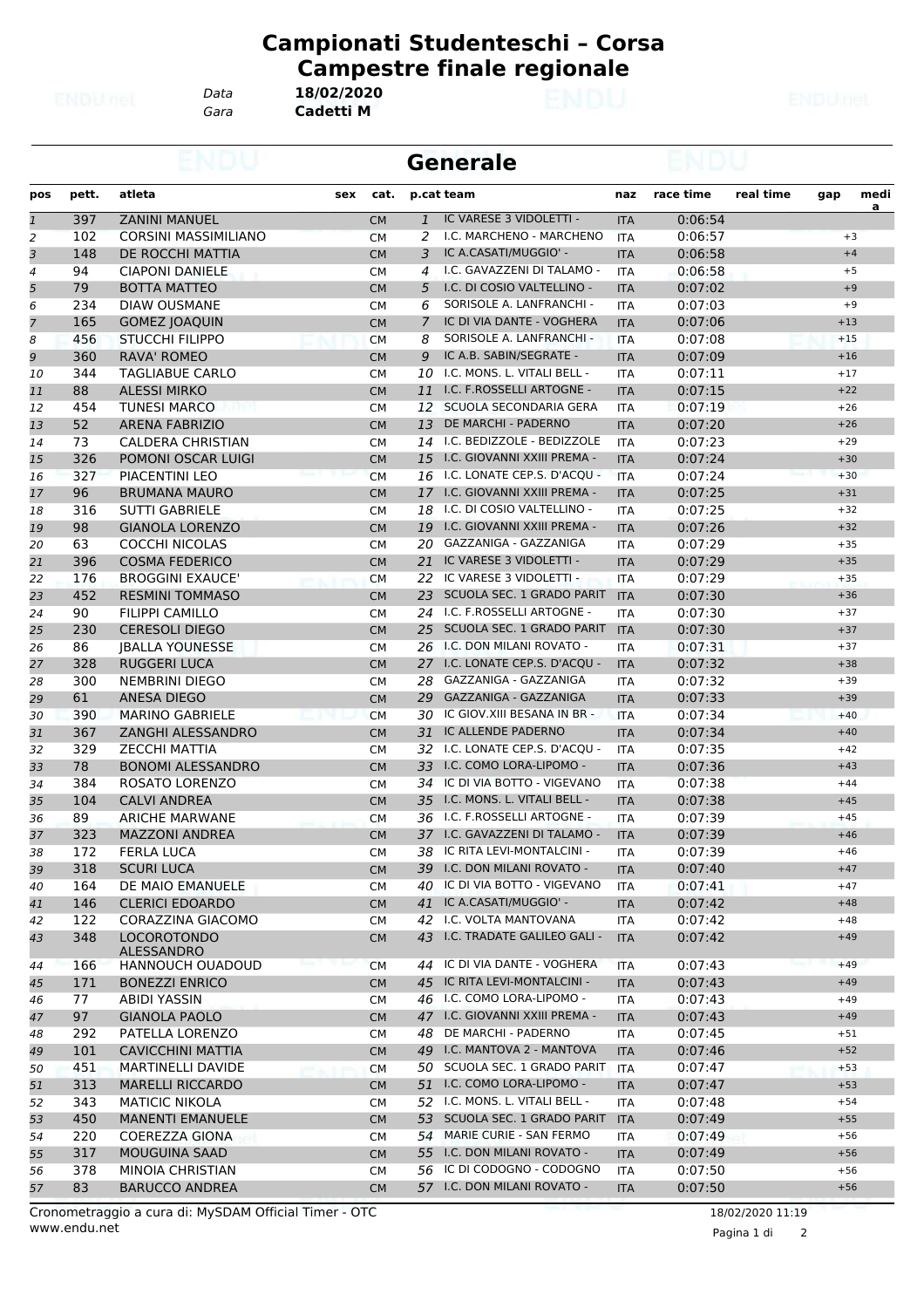| a<br>MARIE CURIE - SAN FERMO<br>219<br>CAMPANELLI ALESSANDRO<br>58<br>0:07:51<br>$+57$<br><b>CM</b><br>58<br><b>ITA</b><br>59 I.C. DI COSIO VALTELLINO -<br>81<br>0:07:51<br>59<br><b>FALLATI SIMONE</b><br>$+58$<br><b>CM</b><br><b>ITA</b><br>174<br>EL MARDADI ADAM<br>IC SOMAGLIA - LODI<br>0:07:53<br><b>CM</b><br>60<br><b>ITA</b><br>$+1:00$<br>60<br>MARIE CURIE - SAN FERMO<br>444<br><b>SALA GIACOMO</b><br>0:07:54<br>$+1:00$<br>61<br>61<br><b>CM</b><br><b>ITA</b><br>I.C. MONS. L. VITALI BELL -<br>105<br>EL OUACHMI MAROUANE<br>0:07:54<br><b>CM</b><br>62<br><b>ITA</b><br>$+1:00$<br>62<br>335<br>63 I.C. MANTOVA 2 - MANTOVA<br>0:07:54<br><b>MANTOVANI DARIO</b><br><b>CM</b><br><b>ITA</b><br>$+1:01$<br>63<br>IC RITA LEVI-MONTALCINI -<br>393<br><b>SANE GAOUSSOU</b><br>64<br>0:07:55<br>$+1:01$<br><b>ITA</b><br>64<br><b>CM</b><br>IC VARESE 3 VIDOLETTI -<br>398<br>LAMPUGNANI NICOLO'<br>0:07:55<br>65<br><b>ITA</b><br>$+1:01$<br>65<br><b>CM</b><br>233<br>SORISOLE A. LANFRANCHI -<br>0:07:57<br><b>BARABANI MATTEO</b><br><b>CM</b><br>66<br><b>ITA</b><br>$+1:03$<br>66<br>IC CASALMAGGIORE DIOTTI -<br>369<br><b>MESSINA RAFFAELE</b><br>0:07:58<br>$+1:04$<br>67<br><b>ITA</b><br>67<br><b>CM</b><br>IC A.CASATI/MUGGIO' -<br>147<br><b>COLOMBO FEDERICO</b><br>68<br>0:07:59<br><b>CM</b><br><b>ITA</b><br>$+1:05$<br>68<br>158<br>IC DI CODOGNO - CODOGNO<br>0:08:00<br>COSTANTINO DIEGO DINO<br><b>CM</b><br>69<br><b>ITA</b><br>$+1:07$<br>69<br>IC A.B. SABIN/SEGRATE -<br>142<br><b>CERRA FEDERICO</b><br>70<br>0:08:01<br>$+1:07$<br><b>ITA</b><br>70<br><b>CM</b><br>363<br>IC A.CASATI/MUGGIO' -<br>0:08:01<br>71<br><b>VENEZIANI ANDREA</b><br>71<br><b>ITA</b><br>$+1:07$<br><b>CM</b><br>152<br><b>GOZZI SAMUELE</b><br>IC CASALMAGGIORE DIOTTI -<br>0:08:01<br>72<br>72<br><b>CM</b><br><b>ITA</b><br>$+1:08$<br>I.C. GAVAZZENI DI TALAMO -<br>322<br><b>MAZZANTI SIMONE</b><br>0:08:04<br>$+1:11$<br>73<br>73<br><b>CM</b><br><b>ITA</b><br>366<br><b>SEGHEZZI MATTEO</b><br>74 IC ALLENDE PADERNO<br>0:08:06<br>74<br><b>CM</b><br>$+1:12$<br><b>ITA</b><br>311<br>75 I.C. BEDIZZOLE - BEDIZZOLE<br>MZIDI AL HAYTAM<br>0:08:06<br>$+1:13$<br>75<br><b>CM</b><br><b>ITA</b><br>I.C. TRADATE GALILEO GALI -<br>114<br><b>GREGORINI TOMMASO</b><br>76<br>0:08:07<br>$+1:13$<br>76<br><b>CM</b><br><b>ITA</b><br><b>GIUSEPP</b><br>77 I.C. MANTOVA 2 - MANTOVA<br>333<br><b>MALVAGIA LORENZO</b><br>0:08:07<br>$+1:14$<br>77<br><b>CM</b><br>ITA<br>455<br>78 SORISOLE A. LANFRANCHI -<br><b>MORETTO JURI</b><br><b>CM</b><br>0:08:08<br>78<br><b>ITA</b><br>$+1:14$<br>123<br>I.C. VOLTA MANTOVANA<br>0:08:08<br>LANZAROTTO KEVIN<br>79<br>$+1:15$<br>79<br><b>CM</b><br><b>ITA</b><br>I.C. MANTOVA 2 - MANTOVA<br>334<br>MALVAGIA LEONARDO<br>0:08:09<br>$+1:16$<br>80<br>80<br><b>CM</b><br><b>ITA</b><br>99<br>I.C. LONATE CEP.S. D'ACOU -<br>0:08:11<br>81<br>ALBINI ALESSIO<br>$+1:17$<br><b>CM</b><br>81<br><b>ITA</b><br>95<br>I.C. GAVAZZENI DI TALAMO -<br>0:08:13<br><b>GUSMEROLI FRANCESCO</b><br>82<br>$+1:19$<br>82<br><b>CM</b><br><b>ITA</b><br>I.C. F.ROSSELLI ARTOGNE -<br>319<br>YAKOUBI MOHAMMED<br>83<br>0:08:14<br>$+1:20$<br>83<br><b>CM</b><br><b>ITA</b><br>387<br><b>QUINTIERO MARCO</b><br>84 IC DI VIA DANTE - VOGHERA<br>0:08:16<br><b>CM</b><br><b>ITA</b><br>$+1:23$<br>54<br>ENCISO BRAVO EDUARDO<br>DE MARCHI - PADERNO<br>0:08:16<br>$+1:23$<br>85<br><b>CM</b><br>85<br><b>ITA</b><br>IC CASALMAGGIORE DIOTTI -<br><b>PARONI MARCO</b><br>0:08:20<br>$+1:26$<br>370<br>86<br><b>ITA</b><br>86<br><b>CM</b><br>IC ALLENDE PADERNO<br>0:08:22<br>87<br>149<br>CAVALLO MASSIMO<br>87<br>$+1:28$<br><b>CM</b><br><b>ITA</b><br>75<br>I.C. BEDIZZOLE - BEDIZZOLE<br>0:08:23<br><b>HAIIIOUI HATIM</b><br>88<br>$+1:29$<br><b>CM</b><br><b>ITA</b><br>88<br>IC A.B. SABIN/SEGRATE -<br>144<br><b>DORET ZELALEM</b><br>89<br>0:08:24<br>$+1:31$<br>89<br><b>CM</b><br><b>ITA</b><br>143<br>LOMBARDO ROCCO<br>90 IC A.B. SABIN/SEGRATE -<br>0:08:25<br><b>CM</b><br><b>ITA</b><br>$+1:32$<br>90<br>167<br>0:08:28<br>KHOUJA ADEM<br>91<br>IC DI VIA DANTE - VOGHERA<br>$+1:34$<br>91<br><b>CM</b><br><b>ITA</b><br>I.C. BEDIZZOLE - BEDIZZOLE<br>74<br><b>COLOMBO PABLO</b><br>0:08:29<br>92<br>$+1:35$<br>92<br><b>CM</b><br><b>ITA</b><br>IC GIOV. XIII BESANA IN BR-<br>0:08:30<br>93<br>392<br>SPREAFICO TIMOTEO<br>$+1:36$<br><b>CM</b><br>93.<br><b>ITA</b><br>94 I.C. VOLTA MANTOVANA<br>121<br><b>AZZINI ALESSANDRO</b><br>0:08:32<br>$+1:38$<br><b>CM</b><br><b>ITA</b><br>94<br>95 IC RITA LEVI-MONTALCINI -<br>394<br>SPEROLINI ALESSANDRO<br>0:08:32<br>95<br><b>CM</b><br><b>ITA</b><br>$+1:38$<br>124<br>0:08:35<br>96<br>LAVELLI DAMIANO<br>96 I.C. VOLTA MANTOVANA<br><b>ITA</b><br>$+1:41$<br>${\sf CM}$<br>97 I.C. DI COSIO VALTELLINO -<br>80<br>DELL'OCA SIMONE<br>0:08:36<br>$+1:42$<br>97<br>CM<br>ITA<br>98 MARIE CURIE - SAN FERMO<br>442<br>0:08:47<br><b>BOSSI RICCARDO</b><br>$+1:53$<br><b>CM</b><br><b>ITA</b><br>98<br>99 IC CASALMAGGIORE DIOTTI -<br>$+2:02$<br>99<br>151<br><b>BEN KHEDHER FOURAT</b><br><b>CM</b><br>ITA<br>0:08:55<br>100 IC DI CODOGNO - CODOGNO<br>157<br>CASTELLAZZI DANIELE<br>0:09:00<br>$+2:07$<br><b>CM</b><br><b>ITA</b><br>100<br>101 IC ALLENDE PADERNO<br>364<br>NINO RICCARDO<br>0:09:02<br>$+2:09$<br>101<br>CM<br>ITA<br>349<br><b>MANTOVANI PIETRO</b><br>102 I.C. TRADATE GALILEO GALI -<br><b>CM</b><br><b>ITA</b><br>0:09:08<br>$+2:15$<br>102<br>103 IC SOMAGLIA - LODI<br>173<br>DIOMANDE' AMARA'<br>0:09:15<br>$+2:21$<br>103<br><b>CM</b><br>ITA<br>104 IC SOMAGLIA - LODI<br>175<br><b>GHIDONI TOMMASO</b><br>0:09:16<br><b>ITA</b><br>$+2:22$<br>104<br><b>CM</b><br>105 I.C. TRADATE GALILEO GALI -<br>$+3:03$<br>105<br>113<br><b>BOGANI GABRIELE</b><br><b>CM</b><br>ITA<br>0:09:57<br>106 DE MARCHI - PADERNO<br>53<br><b>BERNARDI SEBASTIANO</b><br>CM<br>0:10:34<br>$+3:41$<br>106<br><b>ITA</b><br>107 IC ANTONIO GRAMSCI-LODI V - ITA<br>368<br>PIUMELLA ANDREA<br>$+3:42$<br><b>CM</b><br>0:10:36<br>107 | pos | pett. | atleta | sex | cat. | p.cat team | naz | race time | real time | gap | medi |
|----------------------------------------------------------------------------------------------------------------------------------------------------------------------------------------------------------------------------------------------------------------------------------------------------------------------------------------------------------------------------------------------------------------------------------------------------------------------------------------------------------------------------------------------------------------------------------------------------------------------------------------------------------------------------------------------------------------------------------------------------------------------------------------------------------------------------------------------------------------------------------------------------------------------------------------------------------------------------------------------------------------------------------------------------------------------------------------------------------------------------------------------------------------------------------------------------------------------------------------------------------------------------------------------------------------------------------------------------------------------------------------------------------------------------------------------------------------------------------------------------------------------------------------------------------------------------------------------------------------------------------------------------------------------------------------------------------------------------------------------------------------------------------------------------------------------------------------------------------------------------------------------------------------------------------------------------------------------------------------------------------------------------------------------------------------------------------------------------------------------------------------------------------------------------------------------------------------------------------------------------------------------------------------------------------------------------------------------------------------------------------------------------------------------------------------------------------------------------------------------------------------------------------------------------------------------------------------------------------------------------------------------------------------------------------------------------------------------------------------------------------------------------------------------------------------------------------------------------------------------------------------------------------------------------------------------------------------------------------------------------------------------------------------------------------------------------------------------------------------------------------------------------------------------------------------------------------------------------------------------------------------------------------------------------------------------------------------------------------------------------------------------------------------------------------------------------------------------------------------------------------------------------------------------------------------------------------------------------------------------------------------------------------------------------------------------------------------------------------------------------------------------------------------------------------------------------------------------------------------------------------------------------------------------------------------------------------------------------------------------------------------------------------------------------------------------------------------------------------------------------------------------------------------------------------------------------------------------------------------------------------------------------------------------------------------------------------------------------------------------------------------------------------------------------------------------------------------------------------------------------------------------------------------------------------------------------------------------------------------------------------------------------------------------------------------------------------------------------------------------------------------------------------------------------------------------------------------------------------------------------------------------------------------------------------------------------------------------------------------------------------------------------------------------------------------------------------------------------------------------------------------------------------------------------------------------------------------------------------------------------------------------------------------------------------------------------------------------------------------------------------------------------------------------------------------------------------------------------------------------------------------------------------------------------------------------------------------------------------------------------------------------------------------------------------------------------------------------------------------------------------------------------------------------------------------------------------------------------------------------------------------------------------------------------------------------------------------------------------------------------------------------------------------------------------------------|-----|-------|--------|-----|------|------------|-----|-----------|-----------|-----|------|
|                                                                                                                                                                                                                                                                                                                                                                                                                                                                                                                                                                                                                                                                                                                                                                                                                                                                                                                                                                                                                                                                                                                                                                                                                                                                                                                                                                                                                                                                                                                                                                                                                                                                                                                                                                                                                                                                                                                                                                                                                                                                                                                                                                                                                                                                                                                                                                                                                                                                                                                                                                                                                                                                                                                                                                                                                                                                                                                                                                                                                                                                                                                                                                                                                                                                                                                                                                                                                                                                                                                                                                                                                                                                                                                                                                                                                                                                                                                                                                                                                                                                                                                                                                                                                                                                                                                                                                                                                                                                                                                                                                                                                                                                                                                                                                                                                                                                                                                                                                                                                                                                                                                                                                                                                                                                                                                                                                                                                                                                                                                                                                                                                                                                                                                                                                                                                                                                                                                                                                                                                                                                      |     |       |        |     |      |            |     |           |           |     |      |
|                                                                                                                                                                                                                                                                                                                                                                                                                                                                                                                                                                                                                                                                                                                                                                                                                                                                                                                                                                                                                                                                                                                                                                                                                                                                                                                                                                                                                                                                                                                                                                                                                                                                                                                                                                                                                                                                                                                                                                                                                                                                                                                                                                                                                                                                                                                                                                                                                                                                                                                                                                                                                                                                                                                                                                                                                                                                                                                                                                                                                                                                                                                                                                                                                                                                                                                                                                                                                                                                                                                                                                                                                                                                                                                                                                                                                                                                                                                                                                                                                                                                                                                                                                                                                                                                                                                                                                                                                                                                                                                                                                                                                                                                                                                                                                                                                                                                                                                                                                                                                                                                                                                                                                                                                                                                                                                                                                                                                                                                                                                                                                                                                                                                                                                                                                                                                                                                                                                                                                                                                                                                      |     |       |        |     |      |            |     |           |           |     |      |
|                                                                                                                                                                                                                                                                                                                                                                                                                                                                                                                                                                                                                                                                                                                                                                                                                                                                                                                                                                                                                                                                                                                                                                                                                                                                                                                                                                                                                                                                                                                                                                                                                                                                                                                                                                                                                                                                                                                                                                                                                                                                                                                                                                                                                                                                                                                                                                                                                                                                                                                                                                                                                                                                                                                                                                                                                                                                                                                                                                                                                                                                                                                                                                                                                                                                                                                                                                                                                                                                                                                                                                                                                                                                                                                                                                                                                                                                                                                                                                                                                                                                                                                                                                                                                                                                                                                                                                                                                                                                                                                                                                                                                                                                                                                                                                                                                                                                                                                                                                                                                                                                                                                                                                                                                                                                                                                                                                                                                                                                                                                                                                                                                                                                                                                                                                                                                                                                                                                                                                                                                                                                      |     |       |        |     |      |            |     |           |           |     |      |
|                                                                                                                                                                                                                                                                                                                                                                                                                                                                                                                                                                                                                                                                                                                                                                                                                                                                                                                                                                                                                                                                                                                                                                                                                                                                                                                                                                                                                                                                                                                                                                                                                                                                                                                                                                                                                                                                                                                                                                                                                                                                                                                                                                                                                                                                                                                                                                                                                                                                                                                                                                                                                                                                                                                                                                                                                                                                                                                                                                                                                                                                                                                                                                                                                                                                                                                                                                                                                                                                                                                                                                                                                                                                                                                                                                                                                                                                                                                                                                                                                                                                                                                                                                                                                                                                                                                                                                                                                                                                                                                                                                                                                                                                                                                                                                                                                                                                                                                                                                                                                                                                                                                                                                                                                                                                                                                                                                                                                                                                                                                                                                                                                                                                                                                                                                                                                                                                                                                                                                                                                                                                      |     |       |        |     |      |            |     |           |           |     |      |
|                                                                                                                                                                                                                                                                                                                                                                                                                                                                                                                                                                                                                                                                                                                                                                                                                                                                                                                                                                                                                                                                                                                                                                                                                                                                                                                                                                                                                                                                                                                                                                                                                                                                                                                                                                                                                                                                                                                                                                                                                                                                                                                                                                                                                                                                                                                                                                                                                                                                                                                                                                                                                                                                                                                                                                                                                                                                                                                                                                                                                                                                                                                                                                                                                                                                                                                                                                                                                                                                                                                                                                                                                                                                                                                                                                                                                                                                                                                                                                                                                                                                                                                                                                                                                                                                                                                                                                                                                                                                                                                                                                                                                                                                                                                                                                                                                                                                                                                                                                                                                                                                                                                                                                                                                                                                                                                                                                                                                                                                                                                                                                                                                                                                                                                                                                                                                                                                                                                                                                                                                                                                      |     |       |        |     |      |            |     |           |           |     |      |
|                                                                                                                                                                                                                                                                                                                                                                                                                                                                                                                                                                                                                                                                                                                                                                                                                                                                                                                                                                                                                                                                                                                                                                                                                                                                                                                                                                                                                                                                                                                                                                                                                                                                                                                                                                                                                                                                                                                                                                                                                                                                                                                                                                                                                                                                                                                                                                                                                                                                                                                                                                                                                                                                                                                                                                                                                                                                                                                                                                                                                                                                                                                                                                                                                                                                                                                                                                                                                                                                                                                                                                                                                                                                                                                                                                                                                                                                                                                                                                                                                                                                                                                                                                                                                                                                                                                                                                                                                                                                                                                                                                                                                                                                                                                                                                                                                                                                                                                                                                                                                                                                                                                                                                                                                                                                                                                                                                                                                                                                                                                                                                                                                                                                                                                                                                                                                                                                                                                                                                                                                                                                      |     |       |        |     |      |            |     |           |           |     |      |
|                                                                                                                                                                                                                                                                                                                                                                                                                                                                                                                                                                                                                                                                                                                                                                                                                                                                                                                                                                                                                                                                                                                                                                                                                                                                                                                                                                                                                                                                                                                                                                                                                                                                                                                                                                                                                                                                                                                                                                                                                                                                                                                                                                                                                                                                                                                                                                                                                                                                                                                                                                                                                                                                                                                                                                                                                                                                                                                                                                                                                                                                                                                                                                                                                                                                                                                                                                                                                                                                                                                                                                                                                                                                                                                                                                                                                                                                                                                                                                                                                                                                                                                                                                                                                                                                                                                                                                                                                                                                                                                                                                                                                                                                                                                                                                                                                                                                                                                                                                                                                                                                                                                                                                                                                                                                                                                                                                                                                                                                                                                                                                                                                                                                                                                                                                                                                                                                                                                                                                                                                                                                      |     |       |        |     |      |            |     |           |           |     |      |
|                                                                                                                                                                                                                                                                                                                                                                                                                                                                                                                                                                                                                                                                                                                                                                                                                                                                                                                                                                                                                                                                                                                                                                                                                                                                                                                                                                                                                                                                                                                                                                                                                                                                                                                                                                                                                                                                                                                                                                                                                                                                                                                                                                                                                                                                                                                                                                                                                                                                                                                                                                                                                                                                                                                                                                                                                                                                                                                                                                                                                                                                                                                                                                                                                                                                                                                                                                                                                                                                                                                                                                                                                                                                                                                                                                                                                                                                                                                                                                                                                                                                                                                                                                                                                                                                                                                                                                                                                                                                                                                                                                                                                                                                                                                                                                                                                                                                                                                                                                                                                                                                                                                                                                                                                                                                                                                                                                                                                                                                                                                                                                                                                                                                                                                                                                                                                                                                                                                                                                                                                                                                      |     |       |        |     |      |            |     |           |           |     |      |
|                                                                                                                                                                                                                                                                                                                                                                                                                                                                                                                                                                                                                                                                                                                                                                                                                                                                                                                                                                                                                                                                                                                                                                                                                                                                                                                                                                                                                                                                                                                                                                                                                                                                                                                                                                                                                                                                                                                                                                                                                                                                                                                                                                                                                                                                                                                                                                                                                                                                                                                                                                                                                                                                                                                                                                                                                                                                                                                                                                                                                                                                                                                                                                                                                                                                                                                                                                                                                                                                                                                                                                                                                                                                                                                                                                                                                                                                                                                                                                                                                                                                                                                                                                                                                                                                                                                                                                                                                                                                                                                                                                                                                                                                                                                                                                                                                                                                                                                                                                                                                                                                                                                                                                                                                                                                                                                                                                                                                                                                                                                                                                                                                                                                                                                                                                                                                                                                                                                                                                                                                                                                      |     |       |        |     |      |            |     |           |           |     |      |
|                                                                                                                                                                                                                                                                                                                                                                                                                                                                                                                                                                                                                                                                                                                                                                                                                                                                                                                                                                                                                                                                                                                                                                                                                                                                                                                                                                                                                                                                                                                                                                                                                                                                                                                                                                                                                                                                                                                                                                                                                                                                                                                                                                                                                                                                                                                                                                                                                                                                                                                                                                                                                                                                                                                                                                                                                                                                                                                                                                                                                                                                                                                                                                                                                                                                                                                                                                                                                                                                                                                                                                                                                                                                                                                                                                                                                                                                                                                                                                                                                                                                                                                                                                                                                                                                                                                                                                                                                                                                                                                                                                                                                                                                                                                                                                                                                                                                                                                                                                                                                                                                                                                                                                                                                                                                                                                                                                                                                                                                                                                                                                                                                                                                                                                                                                                                                                                                                                                                                                                                                                                                      |     |       |        |     |      |            |     |           |           |     |      |
|                                                                                                                                                                                                                                                                                                                                                                                                                                                                                                                                                                                                                                                                                                                                                                                                                                                                                                                                                                                                                                                                                                                                                                                                                                                                                                                                                                                                                                                                                                                                                                                                                                                                                                                                                                                                                                                                                                                                                                                                                                                                                                                                                                                                                                                                                                                                                                                                                                                                                                                                                                                                                                                                                                                                                                                                                                                                                                                                                                                                                                                                                                                                                                                                                                                                                                                                                                                                                                                                                                                                                                                                                                                                                                                                                                                                                                                                                                                                                                                                                                                                                                                                                                                                                                                                                                                                                                                                                                                                                                                                                                                                                                                                                                                                                                                                                                                                                                                                                                                                                                                                                                                                                                                                                                                                                                                                                                                                                                                                                                                                                                                                                                                                                                                                                                                                                                                                                                                                                                                                                                                                      |     |       |        |     |      |            |     |           |           |     |      |
|                                                                                                                                                                                                                                                                                                                                                                                                                                                                                                                                                                                                                                                                                                                                                                                                                                                                                                                                                                                                                                                                                                                                                                                                                                                                                                                                                                                                                                                                                                                                                                                                                                                                                                                                                                                                                                                                                                                                                                                                                                                                                                                                                                                                                                                                                                                                                                                                                                                                                                                                                                                                                                                                                                                                                                                                                                                                                                                                                                                                                                                                                                                                                                                                                                                                                                                                                                                                                                                                                                                                                                                                                                                                                                                                                                                                                                                                                                                                                                                                                                                                                                                                                                                                                                                                                                                                                                                                                                                                                                                                                                                                                                                                                                                                                                                                                                                                                                                                                                                                                                                                                                                                                                                                                                                                                                                                                                                                                                                                                                                                                                                                                                                                                                                                                                                                                                                                                                                                                                                                                                                                      |     |       |        |     |      |            |     |           |           |     |      |
|                                                                                                                                                                                                                                                                                                                                                                                                                                                                                                                                                                                                                                                                                                                                                                                                                                                                                                                                                                                                                                                                                                                                                                                                                                                                                                                                                                                                                                                                                                                                                                                                                                                                                                                                                                                                                                                                                                                                                                                                                                                                                                                                                                                                                                                                                                                                                                                                                                                                                                                                                                                                                                                                                                                                                                                                                                                                                                                                                                                                                                                                                                                                                                                                                                                                                                                                                                                                                                                                                                                                                                                                                                                                                                                                                                                                                                                                                                                                                                                                                                                                                                                                                                                                                                                                                                                                                                                                                                                                                                                                                                                                                                                                                                                                                                                                                                                                                                                                                                                                                                                                                                                                                                                                                                                                                                                                                                                                                                                                                                                                                                                                                                                                                                                                                                                                                                                                                                                                                                                                                                                                      |     |       |        |     |      |            |     |           |           |     |      |
|                                                                                                                                                                                                                                                                                                                                                                                                                                                                                                                                                                                                                                                                                                                                                                                                                                                                                                                                                                                                                                                                                                                                                                                                                                                                                                                                                                                                                                                                                                                                                                                                                                                                                                                                                                                                                                                                                                                                                                                                                                                                                                                                                                                                                                                                                                                                                                                                                                                                                                                                                                                                                                                                                                                                                                                                                                                                                                                                                                                                                                                                                                                                                                                                                                                                                                                                                                                                                                                                                                                                                                                                                                                                                                                                                                                                                                                                                                                                                                                                                                                                                                                                                                                                                                                                                                                                                                                                                                                                                                                                                                                                                                                                                                                                                                                                                                                                                                                                                                                                                                                                                                                                                                                                                                                                                                                                                                                                                                                                                                                                                                                                                                                                                                                                                                                                                                                                                                                                                                                                                                                                      |     |       |        |     |      |            |     |           |           |     |      |
|                                                                                                                                                                                                                                                                                                                                                                                                                                                                                                                                                                                                                                                                                                                                                                                                                                                                                                                                                                                                                                                                                                                                                                                                                                                                                                                                                                                                                                                                                                                                                                                                                                                                                                                                                                                                                                                                                                                                                                                                                                                                                                                                                                                                                                                                                                                                                                                                                                                                                                                                                                                                                                                                                                                                                                                                                                                                                                                                                                                                                                                                                                                                                                                                                                                                                                                                                                                                                                                                                                                                                                                                                                                                                                                                                                                                                                                                                                                                                                                                                                                                                                                                                                                                                                                                                                                                                                                                                                                                                                                                                                                                                                                                                                                                                                                                                                                                                                                                                                                                                                                                                                                                                                                                                                                                                                                                                                                                                                                                                                                                                                                                                                                                                                                                                                                                                                                                                                                                                                                                                                                                      |     |       |        |     |      |            |     |           |           |     |      |
|                                                                                                                                                                                                                                                                                                                                                                                                                                                                                                                                                                                                                                                                                                                                                                                                                                                                                                                                                                                                                                                                                                                                                                                                                                                                                                                                                                                                                                                                                                                                                                                                                                                                                                                                                                                                                                                                                                                                                                                                                                                                                                                                                                                                                                                                                                                                                                                                                                                                                                                                                                                                                                                                                                                                                                                                                                                                                                                                                                                                                                                                                                                                                                                                                                                                                                                                                                                                                                                                                                                                                                                                                                                                                                                                                                                                                                                                                                                                                                                                                                                                                                                                                                                                                                                                                                                                                                                                                                                                                                                                                                                                                                                                                                                                                                                                                                                                                                                                                                                                                                                                                                                                                                                                                                                                                                                                                                                                                                                                                                                                                                                                                                                                                                                                                                                                                                                                                                                                                                                                                                                                      |     |       |        |     |      |            |     |           |           |     |      |
|                                                                                                                                                                                                                                                                                                                                                                                                                                                                                                                                                                                                                                                                                                                                                                                                                                                                                                                                                                                                                                                                                                                                                                                                                                                                                                                                                                                                                                                                                                                                                                                                                                                                                                                                                                                                                                                                                                                                                                                                                                                                                                                                                                                                                                                                                                                                                                                                                                                                                                                                                                                                                                                                                                                                                                                                                                                                                                                                                                                                                                                                                                                                                                                                                                                                                                                                                                                                                                                                                                                                                                                                                                                                                                                                                                                                                                                                                                                                                                                                                                                                                                                                                                                                                                                                                                                                                                                                                                                                                                                                                                                                                                                                                                                                                                                                                                                                                                                                                                                                                                                                                                                                                                                                                                                                                                                                                                                                                                                                                                                                                                                                                                                                                                                                                                                                                                                                                                                                                                                                                                                                      |     |       |        |     |      |            |     |           |           |     |      |
|                                                                                                                                                                                                                                                                                                                                                                                                                                                                                                                                                                                                                                                                                                                                                                                                                                                                                                                                                                                                                                                                                                                                                                                                                                                                                                                                                                                                                                                                                                                                                                                                                                                                                                                                                                                                                                                                                                                                                                                                                                                                                                                                                                                                                                                                                                                                                                                                                                                                                                                                                                                                                                                                                                                                                                                                                                                                                                                                                                                                                                                                                                                                                                                                                                                                                                                                                                                                                                                                                                                                                                                                                                                                                                                                                                                                                                                                                                                                                                                                                                                                                                                                                                                                                                                                                                                                                                                                                                                                                                                                                                                                                                                                                                                                                                                                                                                                                                                                                                                                                                                                                                                                                                                                                                                                                                                                                                                                                                                                                                                                                                                                                                                                                                                                                                                                                                                                                                                                                                                                                                                                      |     |       |        |     |      |            |     |           |           |     |      |
|                                                                                                                                                                                                                                                                                                                                                                                                                                                                                                                                                                                                                                                                                                                                                                                                                                                                                                                                                                                                                                                                                                                                                                                                                                                                                                                                                                                                                                                                                                                                                                                                                                                                                                                                                                                                                                                                                                                                                                                                                                                                                                                                                                                                                                                                                                                                                                                                                                                                                                                                                                                                                                                                                                                                                                                                                                                                                                                                                                                                                                                                                                                                                                                                                                                                                                                                                                                                                                                                                                                                                                                                                                                                                                                                                                                                                                                                                                                                                                                                                                                                                                                                                                                                                                                                                                                                                                                                                                                                                                                                                                                                                                                                                                                                                                                                                                                                                                                                                                                                                                                                                                                                                                                                                                                                                                                                                                                                                                                                                                                                                                                                                                                                                                                                                                                                                                                                                                                                                                                                                                                                      |     |       |        |     |      |            |     |           |           |     |      |
|                                                                                                                                                                                                                                                                                                                                                                                                                                                                                                                                                                                                                                                                                                                                                                                                                                                                                                                                                                                                                                                                                                                                                                                                                                                                                                                                                                                                                                                                                                                                                                                                                                                                                                                                                                                                                                                                                                                                                                                                                                                                                                                                                                                                                                                                                                                                                                                                                                                                                                                                                                                                                                                                                                                                                                                                                                                                                                                                                                                                                                                                                                                                                                                                                                                                                                                                                                                                                                                                                                                                                                                                                                                                                                                                                                                                                                                                                                                                                                                                                                                                                                                                                                                                                                                                                                                                                                                                                                                                                                                                                                                                                                                                                                                                                                                                                                                                                                                                                                                                                                                                                                                                                                                                                                                                                                                                                                                                                                                                                                                                                                                                                                                                                                                                                                                                                                                                                                                                                                                                                                                                      |     |       |        |     |      |            |     |           |           |     |      |
|                                                                                                                                                                                                                                                                                                                                                                                                                                                                                                                                                                                                                                                                                                                                                                                                                                                                                                                                                                                                                                                                                                                                                                                                                                                                                                                                                                                                                                                                                                                                                                                                                                                                                                                                                                                                                                                                                                                                                                                                                                                                                                                                                                                                                                                                                                                                                                                                                                                                                                                                                                                                                                                                                                                                                                                                                                                                                                                                                                                                                                                                                                                                                                                                                                                                                                                                                                                                                                                                                                                                                                                                                                                                                                                                                                                                                                                                                                                                                                                                                                                                                                                                                                                                                                                                                                                                                                                                                                                                                                                                                                                                                                                                                                                                                                                                                                                                                                                                                                                                                                                                                                                                                                                                                                                                                                                                                                                                                                                                                                                                                                                                                                                                                                                                                                                                                                                                                                                                                                                                                                                                      |     |       |        |     |      |            |     |           |           |     |      |
|                                                                                                                                                                                                                                                                                                                                                                                                                                                                                                                                                                                                                                                                                                                                                                                                                                                                                                                                                                                                                                                                                                                                                                                                                                                                                                                                                                                                                                                                                                                                                                                                                                                                                                                                                                                                                                                                                                                                                                                                                                                                                                                                                                                                                                                                                                                                                                                                                                                                                                                                                                                                                                                                                                                                                                                                                                                                                                                                                                                                                                                                                                                                                                                                                                                                                                                                                                                                                                                                                                                                                                                                                                                                                                                                                                                                                                                                                                                                                                                                                                                                                                                                                                                                                                                                                                                                                                                                                                                                                                                                                                                                                                                                                                                                                                                                                                                                                                                                                                                                                                                                                                                                                                                                                                                                                                                                                                                                                                                                                                                                                                                                                                                                                                                                                                                                                                                                                                                                                                                                                                                                      |     |       |        |     |      |            |     |           |           |     |      |
|                                                                                                                                                                                                                                                                                                                                                                                                                                                                                                                                                                                                                                                                                                                                                                                                                                                                                                                                                                                                                                                                                                                                                                                                                                                                                                                                                                                                                                                                                                                                                                                                                                                                                                                                                                                                                                                                                                                                                                                                                                                                                                                                                                                                                                                                                                                                                                                                                                                                                                                                                                                                                                                                                                                                                                                                                                                                                                                                                                                                                                                                                                                                                                                                                                                                                                                                                                                                                                                                                                                                                                                                                                                                                                                                                                                                                                                                                                                                                                                                                                                                                                                                                                                                                                                                                                                                                                                                                                                                                                                                                                                                                                                                                                                                                                                                                                                                                                                                                                                                                                                                                                                                                                                                                                                                                                                                                                                                                                                                                                                                                                                                                                                                                                                                                                                                                                                                                                                                                                                                                                                                      |     |       |        |     |      |            |     |           |           |     |      |
|                                                                                                                                                                                                                                                                                                                                                                                                                                                                                                                                                                                                                                                                                                                                                                                                                                                                                                                                                                                                                                                                                                                                                                                                                                                                                                                                                                                                                                                                                                                                                                                                                                                                                                                                                                                                                                                                                                                                                                                                                                                                                                                                                                                                                                                                                                                                                                                                                                                                                                                                                                                                                                                                                                                                                                                                                                                                                                                                                                                                                                                                                                                                                                                                                                                                                                                                                                                                                                                                                                                                                                                                                                                                                                                                                                                                                                                                                                                                                                                                                                                                                                                                                                                                                                                                                                                                                                                                                                                                                                                                                                                                                                                                                                                                                                                                                                                                                                                                                                                                                                                                                                                                                                                                                                                                                                                                                                                                                                                                                                                                                                                                                                                                                                                                                                                                                                                                                                                                                                                                                                                                      |     |       |        |     |      |            |     |           |           |     |      |
|                                                                                                                                                                                                                                                                                                                                                                                                                                                                                                                                                                                                                                                                                                                                                                                                                                                                                                                                                                                                                                                                                                                                                                                                                                                                                                                                                                                                                                                                                                                                                                                                                                                                                                                                                                                                                                                                                                                                                                                                                                                                                                                                                                                                                                                                                                                                                                                                                                                                                                                                                                                                                                                                                                                                                                                                                                                                                                                                                                                                                                                                                                                                                                                                                                                                                                                                                                                                                                                                                                                                                                                                                                                                                                                                                                                                                                                                                                                                                                                                                                                                                                                                                                                                                                                                                                                                                                                                                                                                                                                                                                                                                                                                                                                                                                                                                                                                                                                                                                                                                                                                                                                                                                                                                                                                                                                                                                                                                                                                                                                                                                                                                                                                                                                                                                                                                                                                                                                                                                                                                                                                      |     |       |        |     |      |            |     |           |           |     |      |
|                                                                                                                                                                                                                                                                                                                                                                                                                                                                                                                                                                                                                                                                                                                                                                                                                                                                                                                                                                                                                                                                                                                                                                                                                                                                                                                                                                                                                                                                                                                                                                                                                                                                                                                                                                                                                                                                                                                                                                                                                                                                                                                                                                                                                                                                                                                                                                                                                                                                                                                                                                                                                                                                                                                                                                                                                                                                                                                                                                                                                                                                                                                                                                                                                                                                                                                                                                                                                                                                                                                                                                                                                                                                                                                                                                                                                                                                                                                                                                                                                                                                                                                                                                                                                                                                                                                                                                                                                                                                                                                                                                                                                                                                                                                                                                                                                                                                                                                                                                                                                                                                                                                                                                                                                                                                                                                                                                                                                                                                                                                                                                                                                                                                                                                                                                                                                                                                                                                                                                                                                                                                      |     |       |        |     |      |            |     |           |           |     |      |
|                                                                                                                                                                                                                                                                                                                                                                                                                                                                                                                                                                                                                                                                                                                                                                                                                                                                                                                                                                                                                                                                                                                                                                                                                                                                                                                                                                                                                                                                                                                                                                                                                                                                                                                                                                                                                                                                                                                                                                                                                                                                                                                                                                                                                                                                                                                                                                                                                                                                                                                                                                                                                                                                                                                                                                                                                                                                                                                                                                                                                                                                                                                                                                                                                                                                                                                                                                                                                                                                                                                                                                                                                                                                                                                                                                                                                                                                                                                                                                                                                                                                                                                                                                                                                                                                                                                                                                                                                                                                                                                                                                                                                                                                                                                                                                                                                                                                                                                                                                                                                                                                                                                                                                                                                                                                                                                                                                                                                                                                                                                                                                                                                                                                                                                                                                                                                                                                                                                                                                                                                                                                      | 84  |       |        |     |      |            |     |           |           |     |      |
|                                                                                                                                                                                                                                                                                                                                                                                                                                                                                                                                                                                                                                                                                                                                                                                                                                                                                                                                                                                                                                                                                                                                                                                                                                                                                                                                                                                                                                                                                                                                                                                                                                                                                                                                                                                                                                                                                                                                                                                                                                                                                                                                                                                                                                                                                                                                                                                                                                                                                                                                                                                                                                                                                                                                                                                                                                                                                                                                                                                                                                                                                                                                                                                                                                                                                                                                                                                                                                                                                                                                                                                                                                                                                                                                                                                                                                                                                                                                                                                                                                                                                                                                                                                                                                                                                                                                                                                                                                                                                                                                                                                                                                                                                                                                                                                                                                                                                                                                                                                                                                                                                                                                                                                                                                                                                                                                                                                                                                                                                                                                                                                                                                                                                                                                                                                                                                                                                                                                                                                                                                                                      |     |       |        |     |      |            |     |           |           |     |      |
|                                                                                                                                                                                                                                                                                                                                                                                                                                                                                                                                                                                                                                                                                                                                                                                                                                                                                                                                                                                                                                                                                                                                                                                                                                                                                                                                                                                                                                                                                                                                                                                                                                                                                                                                                                                                                                                                                                                                                                                                                                                                                                                                                                                                                                                                                                                                                                                                                                                                                                                                                                                                                                                                                                                                                                                                                                                                                                                                                                                                                                                                                                                                                                                                                                                                                                                                                                                                                                                                                                                                                                                                                                                                                                                                                                                                                                                                                                                                                                                                                                                                                                                                                                                                                                                                                                                                                                                                                                                                                                                                                                                                                                                                                                                                                                                                                                                                                                                                                                                                                                                                                                                                                                                                                                                                                                                                                                                                                                                                                                                                                                                                                                                                                                                                                                                                                                                                                                                                                                                                                                                                      |     |       |        |     |      |            |     |           |           |     |      |
|                                                                                                                                                                                                                                                                                                                                                                                                                                                                                                                                                                                                                                                                                                                                                                                                                                                                                                                                                                                                                                                                                                                                                                                                                                                                                                                                                                                                                                                                                                                                                                                                                                                                                                                                                                                                                                                                                                                                                                                                                                                                                                                                                                                                                                                                                                                                                                                                                                                                                                                                                                                                                                                                                                                                                                                                                                                                                                                                                                                                                                                                                                                                                                                                                                                                                                                                                                                                                                                                                                                                                                                                                                                                                                                                                                                                                                                                                                                                                                                                                                                                                                                                                                                                                                                                                                                                                                                                                                                                                                                                                                                                                                                                                                                                                                                                                                                                                                                                                                                                                                                                                                                                                                                                                                                                                                                                                                                                                                                                                                                                                                                                                                                                                                                                                                                                                                                                                                                                                                                                                                                                      |     |       |        |     |      |            |     |           |           |     |      |
|                                                                                                                                                                                                                                                                                                                                                                                                                                                                                                                                                                                                                                                                                                                                                                                                                                                                                                                                                                                                                                                                                                                                                                                                                                                                                                                                                                                                                                                                                                                                                                                                                                                                                                                                                                                                                                                                                                                                                                                                                                                                                                                                                                                                                                                                                                                                                                                                                                                                                                                                                                                                                                                                                                                                                                                                                                                                                                                                                                                                                                                                                                                                                                                                                                                                                                                                                                                                                                                                                                                                                                                                                                                                                                                                                                                                                                                                                                                                                                                                                                                                                                                                                                                                                                                                                                                                                                                                                                                                                                                                                                                                                                                                                                                                                                                                                                                                                                                                                                                                                                                                                                                                                                                                                                                                                                                                                                                                                                                                                                                                                                                                                                                                                                                                                                                                                                                                                                                                                                                                                                                                      |     |       |        |     |      |            |     |           |           |     |      |
|                                                                                                                                                                                                                                                                                                                                                                                                                                                                                                                                                                                                                                                                                                                                                                                                                                                                                                                                                                                                                                                                                                                                                                                                                                                                                                                                                                                                                                                                                                                                                                                                                                                                                                                                                                                                                                                                                                                                                                                                                                                                                                                                                                                                                                                                                                                                                                                                                                                                                                                                                                                                                                                                                                                                                                                                                                                                                                                                                                                                                                                                                                                                                                                                                                                                                                                                                                                                                                                                                                                                                                                                                                                                                                                                                                                                                                                                                                                                                                                                                                                                                                                                                                                                                                                                                                                                                                                                                                                                                                                                                                                                                                                                                                                                                                                                                                                                                                                                                                                                                                                                                                                                                                                                                                                                                                                                                                                                                                                                                                                                                                                                                                                                                                                                                                                                                                                                                                                                                                                                                                                                      |     |       |        |     |      |            |     |           |           |     |      |
|                                                                                                                                                                                                                                                                                                                                                                                                                                                                                                                                                                                                                                                                                                                                                                                                                                                                                                                                                                                                                                                                                                                                                                                                                                                                                                                                                                                                                                                                                                                                                                                                                                                                                                                                                                                                                                                                                                                                                                                                                                                                                                                                                                                                                                                                                                                                                                                                                                                                                                                                                                                                                                                                                                                                                                                                                                                                                                                                                                                                                                                                                                                                                                                                                                                                                                                                                                                                                                                                                                                                                                                                                                                                                                                                                                                                                                                                                                                                                                                                                                                                                                                                                                                                                                                                                                                                                                                                                                                                                                                                                                                                                                                                                                                                                                                                                                                                                                                                                                                                                                                                                                                                                                                                                                                                                                                                                                                                                                                                                                                                                                                                                                                                                                                                                                                                                                                                                                                                                                                                                                                                      |     |       |        |     |      |            |     |           |           |     |      |
|                                                                                                                                                                                                                                                                                                                                                                                                                                                                                                                                                                                                                                                                                                                                                                                                                                                                                                                                                                                                                                                                                                                                                                                                                                                                                                                                                                                                                                                                                                                                                                                                                                                                                                                                                                                                                                                                                                                                                                                                                                                                                                                                                                                                                                                                                                                                                                                                                                                                                                                                                                                                                                                                                                                                                                                                                                                                                                                                                                                                                                                                                                                                                                                                                                                                                                                                                                                                                                                                                                                                                                                                                                                                                                                                                                                                                                                                                                                                                                                                                                                                                                                                                                                                                                                                                                                                                                                                                                                                                                                                                                                                                                                                                                                                                                                                                                                                                                                                                                                                                                                                                                                                                                                                                                                                                                                                                                                                                                                                                                                                                                                                                                                                                                                                                                                                                                                                                                                                                                                                                                                                      |     |       |        |     |      |            |     |           |           |     |      |
|                                                                                                                                                                                                                                                                                                                                                                                                                                                                                                                                                                                                                                                                                                                                                                                                                                                                                                                                                                                                                                                                                                                                                                                                                                                                                                                                                                                                                                                                                                                                                                                                                                                                                                                                                                                                                                                                                                                                                                                                                                                                                                                                                                                                                                                                                                                                                                                                                                                                                                                                                                                                                                                                                                                                                                                                                                                                                                                                                                                                                                                                                                                                                                                                                                                                                                                                                                                                                                                                                                                                                                                                                                                                                                                                                                                                                                                                                                                                                                                                                                                                                                                                                                                                                                                                                                                                                                                                                                                                                                                                                                                                                                                                                                                                                                                                                                                                                                                                                                                                                                                                                                                                                                                                                                                                                                                                                                                                                                                                                                                                                                                                                                                                                                                                                                                                                                                                                                                                                                                                                                                                      |     |       |        |     |      |            |     |           |           |     |      |
|                                                                                                                                                                                                                                                                                                                                                                                                                                                                                                                                                                                                                                                                                                                                                                                                                                                                                                                                                                                                                                                                                                                                                                                                                                                                                                                                                                                                                                                                                                                                                                                                                                                                                                                                                                                                                                                                                                                                                                                                                                                                                                                                                                                                                                                                                                                                                                                                                                                                                                                                                                                                                                                                                                                                                                                                                                                                                                                                                                                                                                                                                                                                                                                                                                                                                                                                                                                                                                                                                                                                                                                                                                                                                                                                                                                                                                                                                                                                                                                                                                                                                                                                                                                                                                                                                                                                                                                                                                                                                                                                                                                                                                                                                                                                                                                                                                                                                                                                                                                                                                                                                                                                                                                                                                                                                                                                                                                                                                                                                                                                                                                                                                                                                                                                                                                                                                                                                                                                                                                                                                                                      |     |       |        |     |      |            |     |           |           |     |      |
|                                                                                                                                                                                                                                                                                                                                                                                                                                                                                                                                                                                                                                                                                                                                                                                                                                                                                                                                                                                                                                                                                                                                                                                                                                                                                                                                                                                                                                                                                                                                                                                                                                                                                                                                                                                                                                                                                                                                                                                                                                                                                                                                                                                                                                                                                                                                                                                                                                                                                                                                                                                                                                                                                                                                                                                                                                                                                                                                                                                                                                                                                                                                                                                                                                                                                                                                                                                                                                                                                                                                                                                                                                                                                                                                                                                                                                                                                                                                                                                                                                                                                                                                                                                                                                                                                                                                                                                                                                                                                                                                                                                                                                                                                                                                                                                                                                                                                                                                                                                                                                                                                                                                                                                                                                                                                                                                                                                                                                                                                                                                                                                                                                                                                                                                                                                                                                                                                                                                                                                                                                                                      |     |       |        |     |      |            |     |           |           |     |      |
|                                                                                                                                                                                                                                                                                                                                                                                                                                                                                                                                                                                                                                                                                                                                                                                                                                                                                                                                                                                                                                                                                                                                                                                                                                                                                                                                                                                                                                                                                                                                                                                                                                                                                                                                                                                                                                                                                                                                                                                                                                                                                                                                                                                                                                                                                                                                                                                                                                                                                                                                                                                                                                                                                                                                                                                                                                                                                                                                                                                                                                                                                                                                                                                                                                                                                                                                                                                                                                                                                                                                                                                                                                                                                                                                                                                                                                                                                                                                                                                                                                                                                                                                                                                                                                                                                                                                                                                                                                                                                                                                                                                                                                                                                                                                                                                                                                                                                                                                                                                                                                                                                                                                                                                                                                                                                                                                                                                                                                                                                                                                                                                                                                                                                                                                                                                                                                                                                                                                                                                                                                                                      |     |       |        |     |      |            |     |           |           |     |      |
|                                                                                                                                                                                                                                                                                                                                                                                                                                                                                                                                                                                                                                                                                                                                                                                                                                                                                                                                                                                                                                                                                                                                                                                                                                                                                                                                                                                                                                                                                                                                                                                                                                                                                                                                                                                                                                                                                                                                                                                                                                                                                                                                                                                                                                                                                                                                                                                                                                                                                                                                                                                                                                                                                                                                                                                                                                                                                                                                                                                                                                                                                                                                                                                                                                                                                                                                                                                                                                                                                                                                                                                                                                                                                                                                                                                                                                                                                                                                                                                                                                                                                                                                                                                                                                                                                                                                                                                                                                                                                                                                                                                                                                                                                                                                                                                                                                                                                                                                                                                                                                                                                                                                                                                                                                                                                                                                                                                                                                                                                                                                                                                                                                                                                                                                                                                                                                                                                                                                                                                                                                                                      |     |       |        |     |      |            |     |           |           |     |      |
|                                                                                                                                                                                                                                                                                                                                                                                                                                                                                                                                                                                                                                                                                                                                                                                                                                                                                                                                                                                                                                                                                                                                                                                                                                                                                                                                                                                                                                                                                                                                                                                                                                                                                                                                                                                                                                                                                                                                                                                                                                                                                                                                                                                                                                                                                                                                                                                                                                                                                                                                                                                                                                                                                                                                                                                                                                                                                                                                                                                                                                                                                                                                                                                                                                                                                                                                                                                                                                                                                                                                                                                                                                                                                                                                                                                                                                                                                                                                                                                                                                                                                                                                                                                                                                                                                                                                                                                                                                                                                                                                                                                                                                                                                                                                                                                                                                                                                                                                                                                                                                                                                                                                                                                                                                                                                                                                                                                                                                                                                                                                                                                                                                                                                                                                                                                                                                                                                                                                                                                                                                                                      |     |       |        |     |      |            |     |           |           |     |      |
|                                                                                                                                                                                                                                                                                                                                                                                                                                                                                                                                                                                                                                                                                                                                                                                                                                                                                                                                                                                                                                                                                                                                                                                                                                                                                                                                                                                                                                                                                                                                                                                                                                                                                                                                                                                                                                                                                                                                                                                                                                                                                                                                                                                                                                                                                                                                                                                                                                                                                                                                                                                                                                                                                                                                                                                                                                                                                                                                                                                                                                                                                                                                                                                                                                                                                                                                                                                                                                                                                                                                                                                                                                                                                                                                                                                                                                                                                                                                                                                                                                                                                                                                                                                                                                                                                                                                                                                                                                                                                                                                                                                                                                                                                                                                                                                                                                                                                                                                                                                                                                                                                                                                                                                                                                                                                                                                                                                                                                                                                                                                                                                                                                                                                                                                                                                                                                                                                                                                                                                                                                                                      |     |       |        |     |      |            |     |           |           |     |      |
|                                                                                                                                                                                                                                                                                                                                                                                                                                                                                                                                                                                                                                                                                                                                                                                                                                                                                                                                                                                                                                                                                                                                                                                                                                                                                                                                                                                                                                                                                                                                                                                                                                                                                                                                                                                                                                                                                                                                                                                                                                                                                                                                                                                                                                                                                                                                                                                                                                                                                                                                                                                                                                                                                                                                                                                                                                                                                                                                                                                                                                                                                                                                                                                                                                                                                                                                                                                                                                                                                                                                                                                                                                                                                                                                                                                                                                                                                                                                                                                                                                                                                                                                                                                                                                                                                                                                                                                                                                                                                                                                                                                                                                                                                                                                                                                                                                                                                                                                                                                                                                                                                                                                                                                                                                                                                                                                                                                                                                                                                                                                                                                                                                                                                                                                                                                                                                                                                                                                                                                                                                                                      |     |       |        |     |      |            |     |           |           |     |      |
|                                                                                                                                                                                                                                                                                                                                                                                                                                                                                                                                                                                                                                                                                                                                                                                                                                                                                                                                                                                                                                                                                                                                                                                                                                                                                                                                                                                                                                                                                                                                                                                                                                                                                                                                                                                                                                                                                                                                                                                                                                                                                                                                                                                                                                                                                                                                                                                                                                                                                                                                                                                                                                                                                                                                                                                                                                                                                                                                                                                                                                                                                                                                                                                                                                                                                                                                                                                                                                                                                                                                                                                                                                                                                                                                                                                                                                                                                                                                                                                                                                                                                                                                                                                                                                                                                                                                                                                                                                                                                                                                                                                                                                                                                                                                                                                                                                                                                                                                                                                                                                                                                                                                                                                                                                                                                                                                                                                                                                                                                                                                                                                                                                                                                                                                                                                                                                                                                                                                                                                                                                                                      |     |       |        |     |      |            |     |           |           |     |      |
|                                                                                                                                                                                                                                                                                                                                                                                                                                                                                                                                                                                                                                                                                                                                                                                                                                                                                                                                                                                                                                                                                                                                                                                                                                                                                                                                                                                                                                                                                                                                                                                                                                                                                                                                                                                                                                                                                                                                                                                                                                                                                                                                                                                                                                                                                                                                                                                                                                                                                                                                                                                                                                                                                                                                                                                                                                                                                                                                                                                                                                                                                                                                                                                                                                                                                                                                                                                                                                                                                                                                                                                                                                                                                                                                                                                                                                                                                                                                                                                                                                                                                                                                                                                                                                                                                                                                                                                                                                                                                                                                                                                                                                                                                                                                                                                                                                                                                                                                                                                                                                                                                                                                                                                                                                                                                                                                                                                                                                                                                                                                                                                                                                                                                                                                                                                                                                                                                                                                                                                                                                                                      |     |       |        |     |      |            |     |           |           |     |      |
|                                                                                                                                                                                                                                                                                                                                                                                                                                                                                                                                                                                                                                                                                                                                                                                                                                                                                                                                                                                                                                                                                                                                                                                                                                                                                                                                                                                                                                                                                                                                                                                                                                                                                                                                                                                                                                                                                                                                                                                                                                                                                                                                                                                                                                                                                                                                                                                                                                                                                                                                                                                                                                                                                                                                                                                                                                                                                                                                                                                                                                                                                                                                                                                                                                                                                                                                                                                                                                                                                                                                                                                                                                                                                                                                                                                                                                                                                                                                                                                                                                                                                                                                                                                                                                                                                                                                                                                                                                                                                                                                                                                                                                                                                                                                                                                                                                                                                                                                                                                                                                                                                                                                                                                                                                                                                                                                                                                                                                                                                                                                                                                                                                                                                                                                                                                                                                                                                                                                                                                                                                                                      |     |       |        |     |      |            |     |           |           |     |      |
|                                                                                                                                                                                                                                                                                                                                                                                                                                                                                                                                                                                                                                                                                                                                                                                                                                                                                                                                                                                                                                                                                                                                                                                                                                                                                                                                                                                                                                                                                                                                                                                                                                                                                                                                                                                                                                                                                                                                                                                                                                                                                                                                                                                                                                                                                                                                                                                                                                                                                                                                                                                                                                                                                                                                                                                                                                                                                                                                                                                                                                                                                                                                                                                                                                                                                                                                                                                                                                                                                                                                                                                                                                                                                                                                                                                                                                                                                                                                                                                                                                                                                                                                                                                                                                                                                                                                                                                                                                                                                                                                                                                                                                                                                                                                                                                                                                                                                                                                                                                                                                                                                                                                                                                                                                                                                                                                                                                                                                                                                                                                                                                                                                                                                                                                                                                                                                                                                                                                                                                                                                                                      |     |       |        |     |      |            |     |           |           |     |      |
|                                                                                                                                                                                                                                                                                                                                                                                                                                                                                                                                                                                                                                                                                                                                                                                                                                                                                                                                                                                                                                                                                                                                                                                                                                                                                                                                                                                                                                                                                                                                                                                                                                                                                                                                                                                                                                                                                                                                                                                                                                                                                                                                                                                                                                                                                                                                                                                                                                                                                                                                                                                                                                                                                                                                                                                                                                                                                                                                                                                                                                                                                                                                                                                                                                                                                                                                                                                                                                                                                                                                                                                                                                                                                                                                                                                                                                                                                                                                                                                                                                                                                                                                                                                                                                                                                                                                                                                                                                                                                                                                                                                                                                                                                                                                                                                                                                                                                                                                                                                                                                                                                                                                                                                                                                                                                                                                                                                                                                                                                                                                                                                                                                                                                                                                                                                                                                                                                                                                                                                                                                                                      |     |       |        |     |      |            |     |           |           |     |      |
|                                                                                                                                                                                                                                                                                                                                                                                                                                                                                                                                                                                                                                                                                                                                                                                                                                                                                                                                                                                                                                                                                                                                                                                                                                                                                                                                                                                                                                                                                                                                                                                                                                                                                                                                                                                                                                                                                                                                                                                                                                                                                                                                                                                                                                                                                                                                                                                                                                                                                                                                                                                                                                                                                                                                                                                                                                                                                                                                                                                                                                                                                                                                                                                                                                                                                                                                                                                                                                                                                                                                                                                                                                                                                                                                                                                                                                                                                                                                                                                                                                                                                                                                                                                                                                                                                                                                                                                                                                                                                                                                                                                                                                                                                                                                                                                                                                                                                                                                                                                                                                                                                                                                                                                                                                                                                                                                                                                                                                                                                                                                                                                                                                                                                                                                                                                                                                                                                                                                                                                                                                                                      |     |       |        |     |      |            |     |           |           |     |      |
|                                                                                                                                                                                                                                                                                                                                                                                                                                                                                                                                                                                                                                                                                                                                                                                                                                                                                                                                                                                                                                                                                                                                                                                                                                                                                                                                                                                                                                                                                                                                                                                                                                                                                                                                                                                                                                                                                                                                                                                                                                                                                                                                                                                                                                                                                                                                                                                                                                                                                                                                                                                                                                                                                                                                                                                                                                                                                                                                                                                                                                                                                                                                                                                                                                                                                                                                                                                                                                                                                                                                                                                                                                                                                                                                                                                                                                                                                                                                                                                                                                                                                                                                                                                                                                                                                                                                                                                                                                                                                                                                                                                                                                                                                                                                                                                                                                                                                                                                                                                                                                                                                                                                                                                                                                                                                                                                                                                                                                                                                                                                                                                                                                                                                                                                                                                                                                                                                                                                                                                                                                                                      |     |       |        |     |      |            |     |           |           |     |      |
|                                                                                                                                                                                                                                                                                                                                                                                                                                                                                                                                                                                                                                                                                                                                                                                                                                                                                                                                                                                                                                                                                                                                                                                                                                                                                                                                                                                                                                                                                                                                                                                                                                                                                                                                                                                                                                                                                                                                                                                                                                                                                                                                                                                                                                                                                                                                                                                                                                                                                                                                                                                                                                                                                                                                                                                                                                                                                                                                                                                                                                                                                                                                                                                                                                                                                                                                                                                                                                                                                                                                                                                                                                                                                                                                                                                                                                                                                                                                                                                                                                                                                                                                                                                                                                                                                                                                                                                                                                                                                                                                                                                                                                                                                                                                                                                                                                                                                                                                                                                                                                                                                                                                                                                                                                                                                                                                                                                                                                                                                                                                                                                                                                                                                                                                                                                                                                                                                                                                                                                                                                                                      |     |       |        |     |      |            |     |           |           |     |      |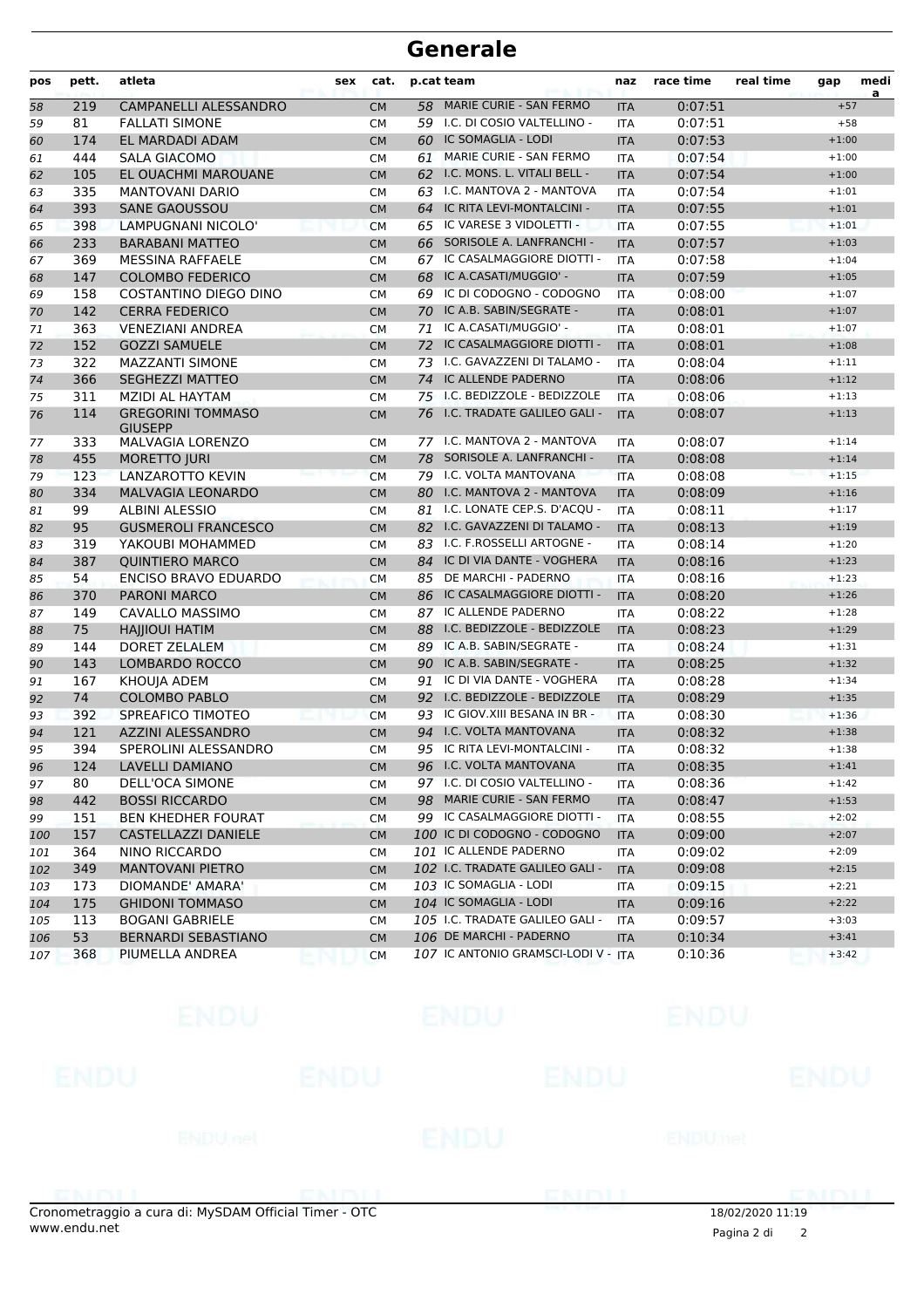*Data* **18/02/2020**

*Gara* **Paralimpici Cadette**

|     |       |                           |     |           | <b>Generale</b>             |            |           |           |         |           |
|-----|-------|---------------------------|-----|-----------|-----------------------------|------------|-----------|-----------|---------|-----------|
| pos | pett. | atleta                    | sex | cat.      | p.cat team                  | naz        | race time | real time | gap     | medi<br>a |
|     | 106   | AL MORCHID WAFAA          |     | <b>CF</b> | I.C. RINALDINI SUD 3 BRES - | <b>ITA</b> | 0:05:11   |           |         |           |
| 2   | 76    | <b>BADALAMENTI MIRIAM</b> |     | CF.       | I.C. CENTRO 1 BRESCIA -     | <b>ITA</b> | 0:08:29   |           | $+3:18$ |           |
| 3   | 150   | <b>GOMEZ JOLISABETH</b>   |     | <b>CF</b> | IC ALLENDE PADERNO<br>₹     | <b>ITA</b> | 0:12:54   |           | $+7:43$ |           |
|     |       |                           |     |           |                             |            |           |           |         |           |

| <b>ENDU</b> |                           | <b>ENDU</b> |                | <b>ENDU</b> |                           | <b>ENDU</b>    |
|-------------|---------------------------|-------------|----------------|-------------|---------------------------|----------------|
|             | ENDU.net                  |             | <b>ENDU</b>    |             | <b>ENDUnet</b>            |                |
| <b>ENDU</b> |                           | <b>ENDU</b> |                | <b>ENDU</b> |                           | <b>ENDU</b>    |
|             | ENDU                      |             | <b>ENDU</b>    |             | ENDU                      |                |
| ENDUMED     |                           | <b>ENDU</b> |                | <b>ENDU</b> |                           | <b>ENDUnet</b> |
|             | <b>ENDU</b>               |             | ENDU           |             | <b>ENDU</b>               |                |
| <b>ENDU</b> |                           | <b>ENDU</b> |                | <b>ENDU</b> |                           | <b>ENDU</b>    |
|             | <b>ENDU<sub>met</sub></b> |             | <b>ENDU</b>    |             | <b>ENDU<sub>DEL</sub></b> |                |
| <b>ENDU</b> |                           | <b>ENDU</b> |                | <b>ENDU</b> |                           | <b>ENDU</b>    |
|             | <b>ENDU</b>               |             | <b>ENDUnet</b> |             | <b>ENDU</b>               |                |
| <b>ENDU</b> |                           | <b>ENDU</b> |                | <b>ENDU</b> |                           | <b>ENDU</b>    |
|             | ENDU                      |             | <b>ENDU</b>    |             | ENDU                      |                |
| <b>ENDU</b> |                           | <b>ENDU</b> |                | <b>ENDU</b> |                           | <b>ENDU</b>    |
|             | <b>ENDUnet</b>            |             | ENDU           |             | <b>ENDUmet</b>            |                |
| ENINH       |                           | ENDILL      |                | ENDU        |                           | <b>EMALL</b>   |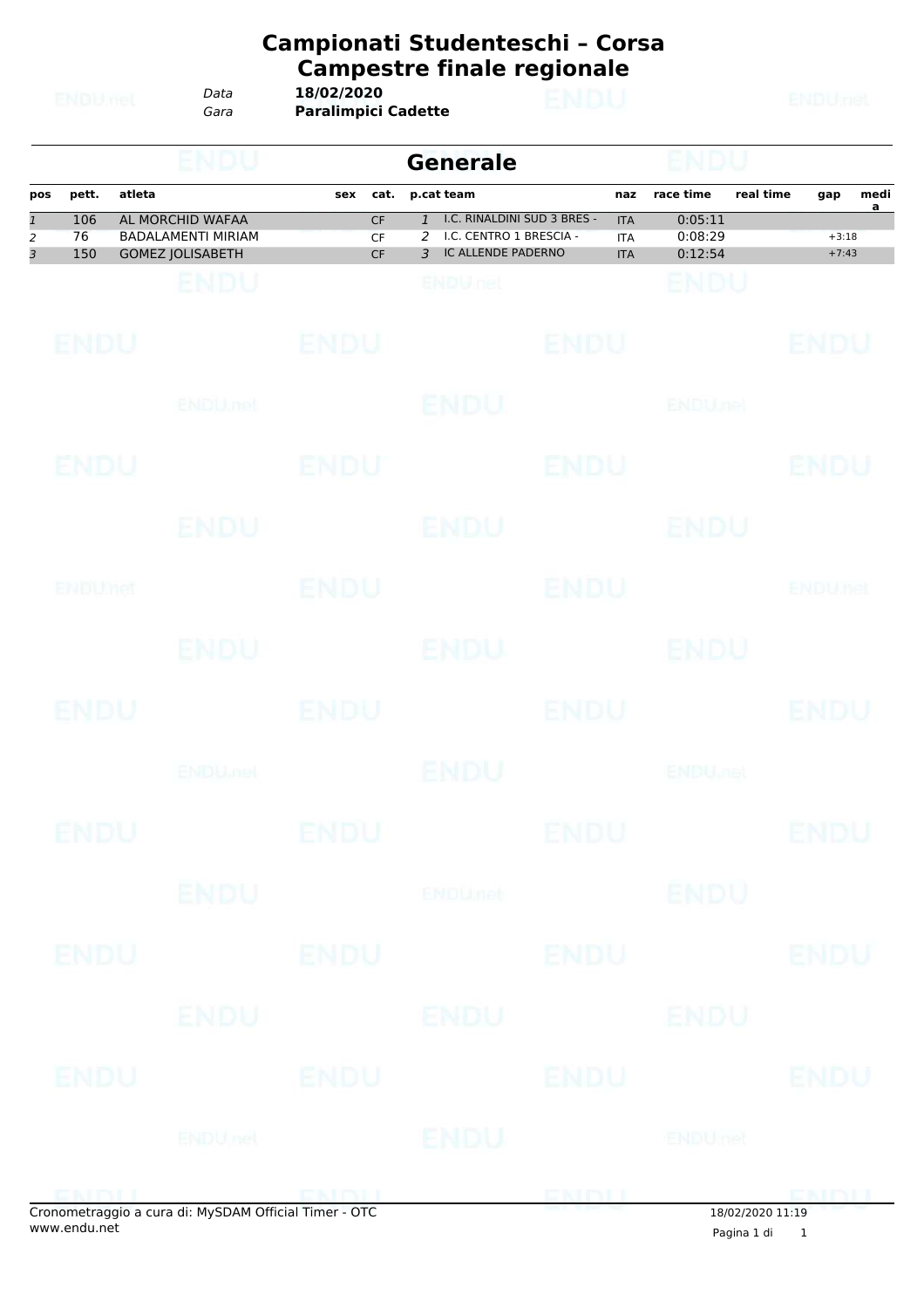*Data* **18/02/2020**

*Gara* **Paralimpici Cadetti**

|     |       |                          |     |           | Generale                           |            |           |           |          |           |
|-----|-------|--------------------------|-----|-----------|------------------------------------|------------|-----------|-----------|----------|-----------|
| pos | pett. | atleta                   | sex | cat.      | p.cat team                         | naz        | race time | real time | gap      | medi<br>а |
|     | 467   | BATTAGLIA OTTAVIO        |     | <b>CM</b> | 1 I.C. MANTOVA 1 - MANTOVA         | <b>ITA</b> | 0:05:56   |           |          |           |
| 2   | 325   | SMECCA GIUSEPPE          |     | <b>CM</b> | 2 I.C. GHEDI RINALDINI - GHEDI ITA |            | 0:07:52   |           | $+1:57$  |           |
|     | 168   | <b>FRATERNALE MATTEO</b> |     | <b>CM</b> | IC FABRIZIO DE ANDRE'/PES -        | <b>ITA</b> | 0:18:00   |           | $+12:05$ |           |
| 4   | 93    | <b>FELAPPPI MICHELE</b>  |     | <b>CM</b> | 4 I.C. GARDONE V.T.-GARDONE ITA    |            | 0:18:09   |           | $+12:14$ |           |

| <b>ENDU</b> |                                                                                                                                                                                                                               | <b>ENDU</b> |                | <b>ENDU</b> |                           | <b>ENDU</b> |
|-------------|-------------------------------------------------------------------------------------------------------------------------------------------------------------------------------------------------------------------------------|-------------|----------------|-------------|---------------------------|-------------|
|             | ENDU.net                                                                                                                                                                                                                      |             | <b>ENDU</b>    |             | <b>ENDUnet</b>            |             |
| ENDU        |                                                                                                                                                                                                                               | <b>ENDU</b> |                | <b>ENDU</b> |                           | <b>ENDU</b> |
|             | ENDU                                                                                                                                                                                                                          |             | <b>ENDU</b>    |             | ENDU                      |             |
| ENDUMet     |                                                                                                                                                                                                                               | <b>ENDU</b> |                | <b>ENDU</b> |                           | ENDUnet     |
|             | ENDU.                                                                                                                                                                                                                         |             | <b>ENDU</b>    |             | ENDU                      |             |
| <b>ENDU</b> |                                                                                                                                                                                                                               | <b>ENDU</b> |                | <b>ENDU</b> |                           | <b>ENDU</b> |
|             | <b>ENDUMBL</b>                                                                                                                                                                                                                |             | <b>ENDU</b>    |             | <b>ENDU<sub>JOE</sub></b> |             |
| <b>ENDU</b> |                                                                                                                                                                                                                               | <b>ENDU</b> |                | <b>ENDU</b> |                           | <b>ENDU</b> |
|             | ENDU                                                                                                                                                                                                                          |             | <b>ENDUnet</b> |             | <b>ENDU</b>               |             |
| <b>ENDU</b> |                                                                                                                                                                                                                               | <b>ENDU</b> |                | <b>ENDU</b> |                           | <b>ENDU</b> |
|             | <b>ENDU</b>                                                                                                                                                                                                                   |             | ENDU           |             | <b>ENDU</b>               |             |
| <b>ENDU</b> |                                                                                                                                                                                                                               | <b>ENDU</b> |                | <b>ENDU</b> |                           | <b>ENDU</b> |
|             | <b>ENDUnet</b>                                                                                                                                                                                                                |             | <b>ENDU</b>    |             | ENDUmet                   |             |
|             | promotography of use of the Museum of Changes of the Capacity of the Capacity of the Capacity of the Capacity of the Capacity of the Capacity of the Capacity of the Capacity of the Capacity of the Capacity of the Capacity |             |                | <b>ENDL</b> |                           | <b>ENDI</b> |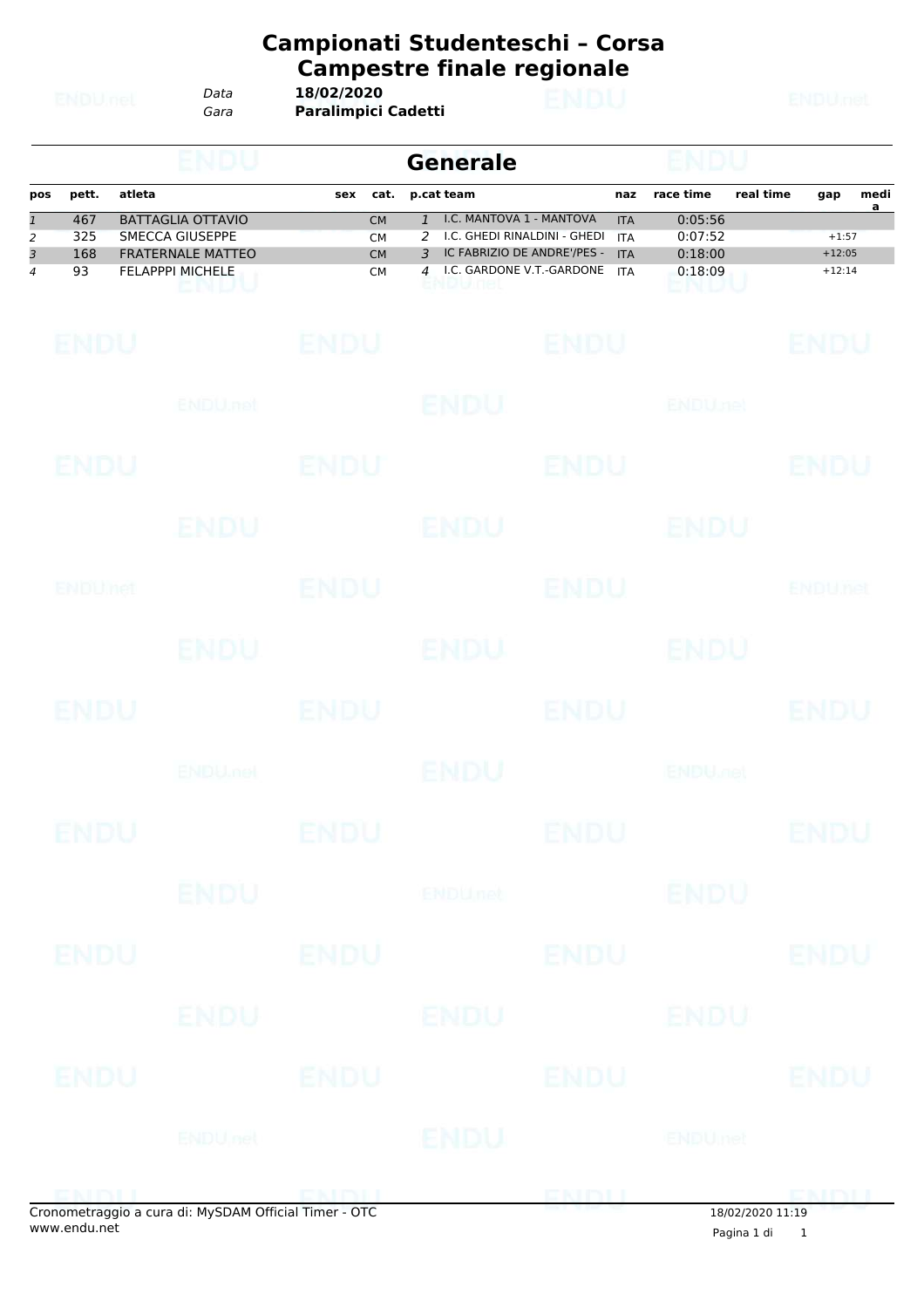| Data | 18/02/2020                 |
|------|----------------------------|
| Gara | <b>Paralimpici Allieve</b> |

|                                |             | NDU                                          |             | <b>Generale</b>                                                                   |             |                           |                               |
|--------------------------------|-------------|----------------------------------------------|-------------|-----------------------------------------------------------------------------------|-------------|---------------------------|-------------------------------|
| pos                            | pett.       | atleta                                       | cat.<br>sex | p.cat team                                                                        | naz         | race time                 | real time<br>medi<br>gap<br>a |
| $\mathbf{1}$<br>$\overline{2}$ | 303<br>446  | <b>TILELLI GIORGIA</b><br><b>ZENI CHIARA</b> | AF<br>AF    | <b>GRAZIELLA FUMAGALLI -</b><br>$\mathbf{1}$<br>MENAGGIO - MENAGGIO (CO) ITA<br>2 | <b>ITA</b>  | 0:09:07<br>0:10:38        | $+1:31$                       |
|                                |             | <b>ENDU</b>                                  |             | ENDULIEL                                                                          |             | ENDU                      |                               |
|                                | <b>ENDU</b> |                                              | <b>ENDU</b> |                                                                                   | ENDU        |                           | ENDU                          |
|                                |             | ENDU, nel                                    |             | ENDU                                                                              |             | <b>ENDUnet</b>            |                               |
|                                | ENDU        |                                              | ENDU        |                                                                                   | <b>ENDU</b> |                           | ENDU                          |
|                                |             | ENDU                                         |             | ENDU                                                                              |             | ENDU                      |                               |
|                                | ENDUMet     |                                              | ENDU        |                                                                                   | ENDU        |                           | ENDUnet                       |
|                                |             | <b>ENDU</b>                                  |             | <b>ENDU</b>                                                                       |             | <b>ENDU</b>               |                               |
|                                | <b>ENDU</b> |                                              | ENDU        |                                                                                   | <b>ENDU</b> |                           | ENDU                          |
|                                |             | <b>ENDU<sub>met</sub></b>                    |             | ENDU                                                                              |             | <b>ENDU<sub>DER</sub></b> |                               |
|                                | ENDU        |                                              | ENDU        |                                                                                   | ENDU        |                           | ENDU                          |
|                                |             | <b>ENDU</b>                                  |             | ENDUnet                                                                           |             | <b>ENDU</b>               |                               |
|                                | <b>ENDU</b> |                                              | <b>ENDU</b> |                                                                                   | <b>ENDU</b> |                           | <b>ENDU</b>                   |
|                                |             | ENDU                                         |             | <b>ENDU</b>                                                                       |             | ENDU                      |                               |
|                                | <b>ENDU</b> |                                              | <b>ENDU</b> |                                                                                   | <b>ENDU</b> |                           | <b>ENDU</b>                   |
|                                |             | ENDUnet                                      |             | <b>ENDU</b>                                                                       |             | <b>ENDUmet</b>            |                               |
|                                | ENIMIL      |                                              | ENDIJ       |                                                                                   | ENDU        |                           | <b>CMMI</b>                   |